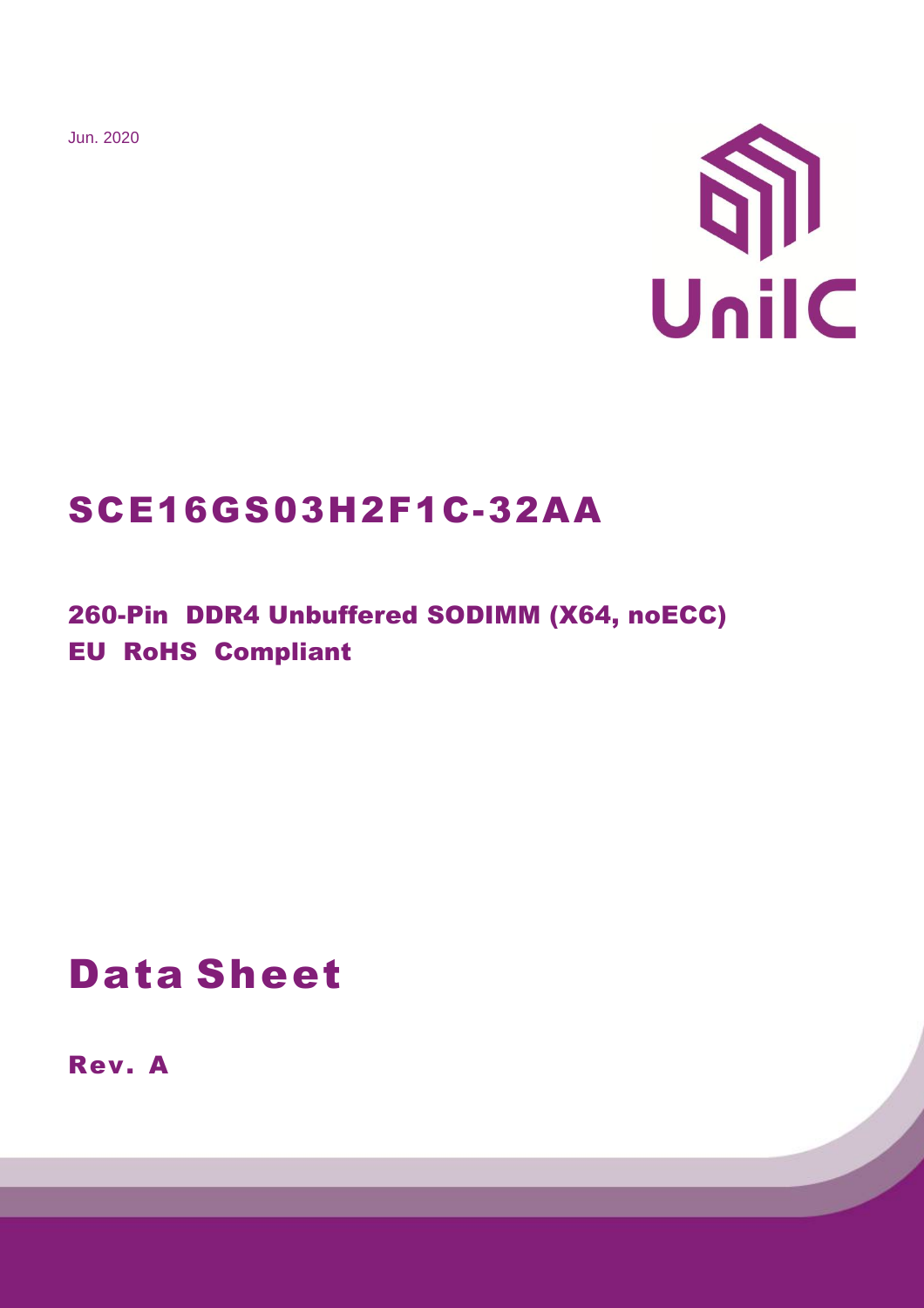

| <b>Revision History</b> |                 |                                              |  |  |  |  |  |
|-------------------------|-----------------|----------------------------------------------|--|--|--|--|--|
| <b>Date</b>             | <b>Revision</b> | Subjects (major changes since last revision) |  |  |  |  |  |
| 2020-06-29              |                 | Initial Release                              |  |  |  |  |  |

### **We Listen to Your Comments**

Any information within this document that you feel is wrong, unclear or missing at all? Your feedback will help us to continuously improve the quality of this document. Please send your proposal (including a reference to this document) to: **[info@unisemicon.com](mailto:info@scsemicon.com)**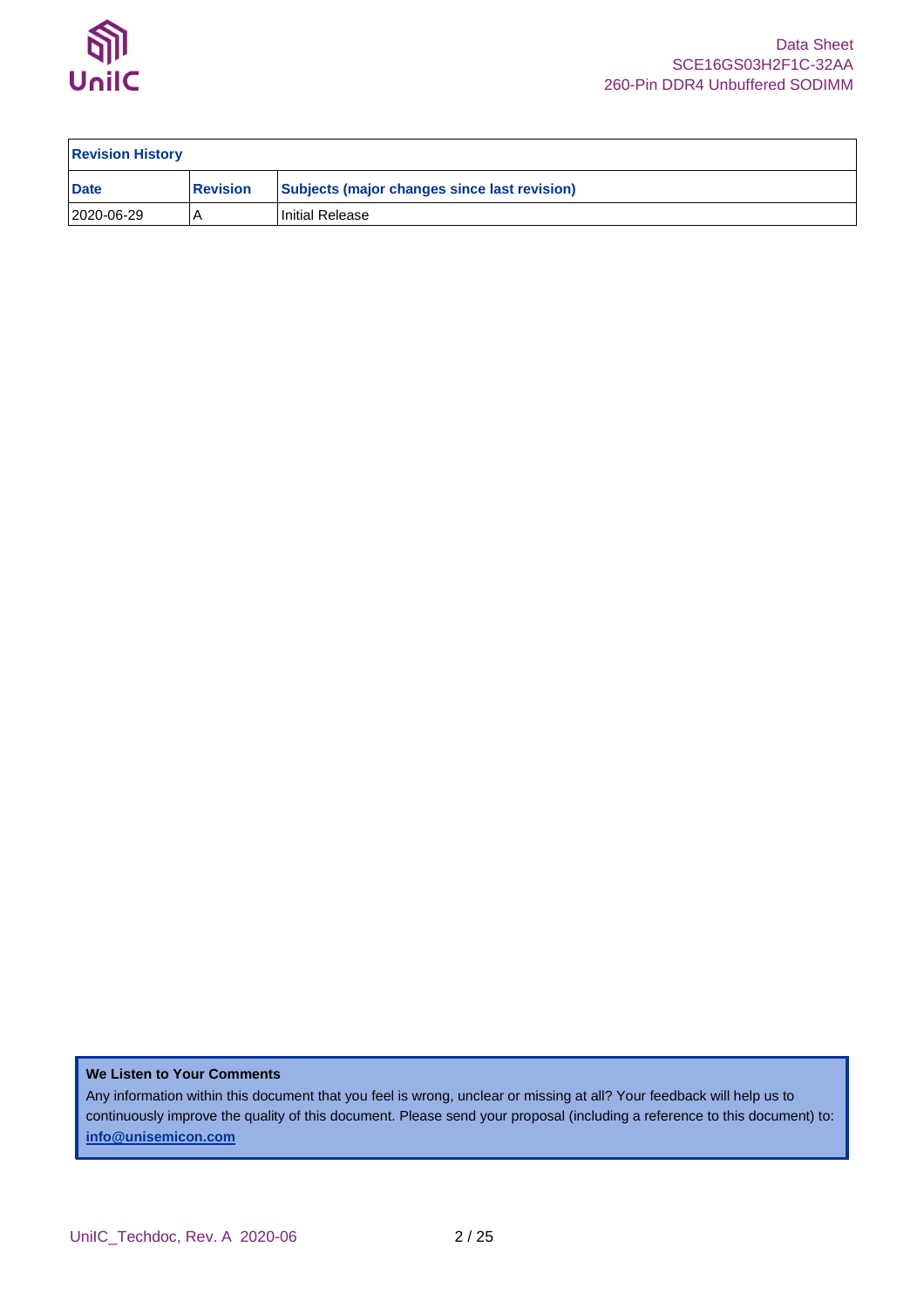

# <span id="page-2-0"></span>**Contents**

| 1.             |     |  |
|----------------|-----|--|
|                | 1.1 |  |
|                | 1.2 |  |
| $\mathcal{P}$  |     |  |
|                | 2.1 |  |
|                |     |  |
| 3              |     |  |
|                | 3.1 |  |
|                | 3.2 |  |
|                | 3.3 |  |
|                | 3.4 |  |
| $\overline{4}$ |     |  |
|                | 4.1 |  |
|                | 4.2 |  |
|                | 4.3 |  |
|                | 4.4 |  |
| 5              |     |  |
|                |     |  |
|                |     |  |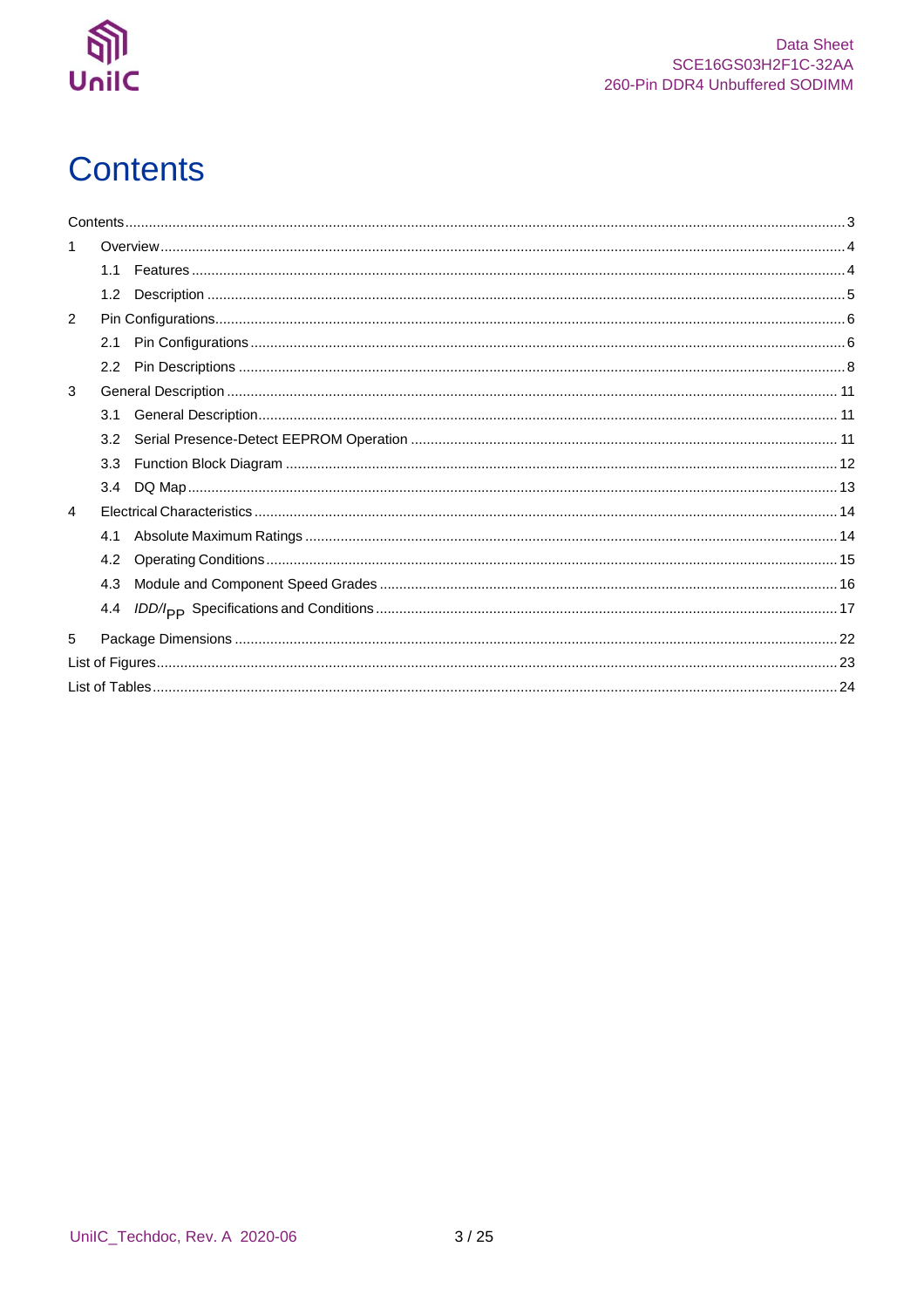

# <span id="page-3-0"></span>1 Overview

This chapter gives an overview of the 260-pin DDR4 Unbuffered SODIMM product family and describes its main characteristics.

## <span id="page-3-1"></span>1.1 Features

- 260-Pin PC4-3200 DDR4 Unbuffered SODIMM
- Frequency/CAS latency 0.625ns @ CL = 22 (DDR4-3200)
- $VDD = 1.2V \pm 60mV$
- $VPP = 2.5V (2.375V 2.75V)$
- $VDDSPD = 2.5V(NOM)$
- Programmable CAS latency 9,10, 11, 12, 13, 14, 15 and 16, 17, 18,19 20,21,22, and 24 supported
- Programmable additive latency 0, CL-1, and CLsupported (x4/x8 only)
- Programmable CAS Write latency (CWL) = 9, 10, 11, 12, 14, 16,18, 20
- Programmable burst length 4/8 with both nibble sequential and interleave mode
- BL switch on the fly
- Nominal and dynamic on-die termination (ODT) for

strobe, and mask signals

- Low-power auto self refresh (LPASR)
- Data bus inversion (DBI) for data bus
- On-die VREFDQ generation and calibration
- 16 internal banks; 4 groups of 4 banks each
- Fixed burst chop (BC) of 4 and burst length (BL) of 8 via the mode register set (MRS)
- Gold edge contacts
- Halogen-free
- Fly-by topology
- Terminated control command and address bus
- Average Refresh Cycle (Tcase of  $0 °C ~ 95 °C$ )
	- $7.8 \,\mu s$  at 0 °C ~ 85 °C
	- 3.9 μs at 85 °C ~ 95 °C

### <span id="page-3-2"></span>**Table 1 - Module Performance Table**

| <b>UnilC Speed Code</b>     |         | $-3200AA$      | <b>Unit</b> | <b>Note</b> |
|-----------------------------|---------|----------------|-------------|-------------|
| <b>DRAM Speed Grade</b>     | $-3200$ | MT/s           |             |             |
| <b>CAS-RCD-RP latencies</b> |         | $22 - 22 - 22$ | $t_{CK}$    |             |
| Min. RAS-CAS-Delay          | 13.75   | 13.75          | ns          |             |
| Min. Row Precharge Time     | 13.75   | 13.75          | ns          |             |
| Min. Row Active Time        | 32      | ns             |             |             |
| Min. Row Cycle Time         | 45.75   | ns             |             |             |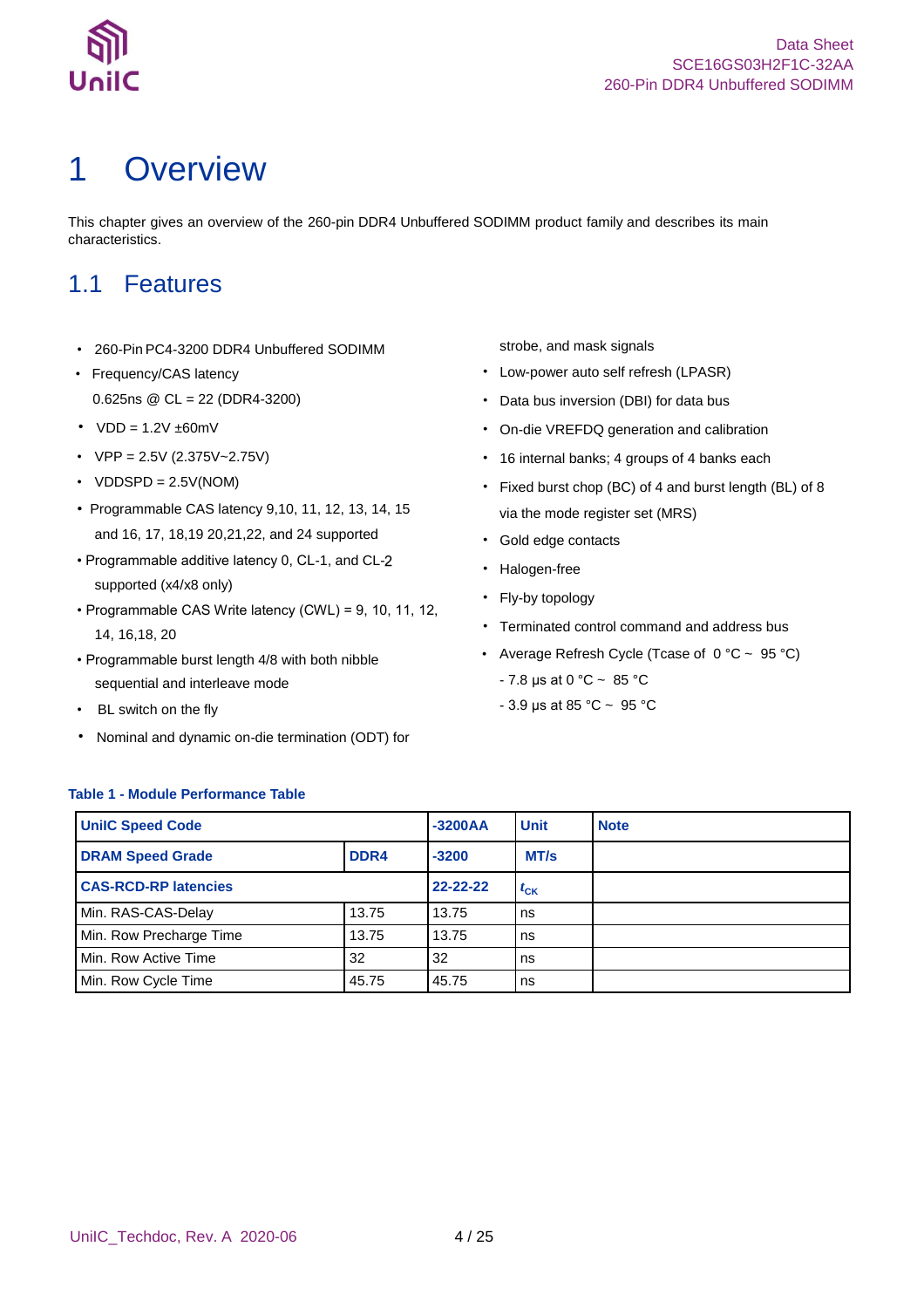

## <span id="page-4-0"></span>1.2 Description

The UniIC 16GB module family is Unbuffered SODIMM with 30mm height based on DDR4 technology. DIMMs are intended for mounting into 260-pin connector sockets.

The memory array is designed with 1 6 Gbit Double-Data- Rate-Four (DDR4) Synchronous DRAMs. Decoupling capacitors are mounted on the PCB board. The DIMMs feature serial presence detect based on a serial E <sup>2</sup>PROM device using the 2-pin I<sup>2</sup>C protocol.

#### <span id="page-4-1"></span>**Table 2 - Ordering Information**

| <b>Product Type<sup>1)</sup></b> | Compliance Code <sup>2)</sup> | <b>Description</b> | <b>SDRAM Technology</b> |  |
|----------------------------------|-------------------------------|--------------------|-------------------------|--|
| PC4-3200 (22-22-22)              |                               |                    |                         |  |
| I SCE16GS03H2F1C-32AA            | 16GB 1R × 8 PC4-3200-22-22-22 | Rank               | 16Gbit $(x8)$           |  |

1) For detailed information regarding Product Type of UniIC please see chapter "Product Type Nomenclature" of this data sheet.

2) The Compliance Code is printed on the module label and describes the speed grade, for example "PC4–3200–22-22-22" where 3200 means DIMM modules with 3200MHz data frequency and "22-22-22" means Column Address Strobe (CAS) latency=22, Row Column Delay (RCD) latency = 22 and Row Precharge (RP) latency = 22.

### <span id="page-4-2"></span>**Table 3 - Address Format**

| <b>DIMM Density</b>           | 16GB(1Rx8,X64)      |
|-------------------------------|---------------------|
| <b>Row address</b>            | 128K A[16:0]        |
| <b>Column address</b>         | 1K A[9:0]           |
| Device bank group address     | 2 BG[1:0]           |
| Device bank address per group | 4 BA[1:0]           |
| <b>Device configuration</b>   | 16Gb(2Gx8)          |
| <b>Module rank address</b>    | $1 \text{ CS}$ n[0] |
| <b>Device Quantity</b>        | 8                   |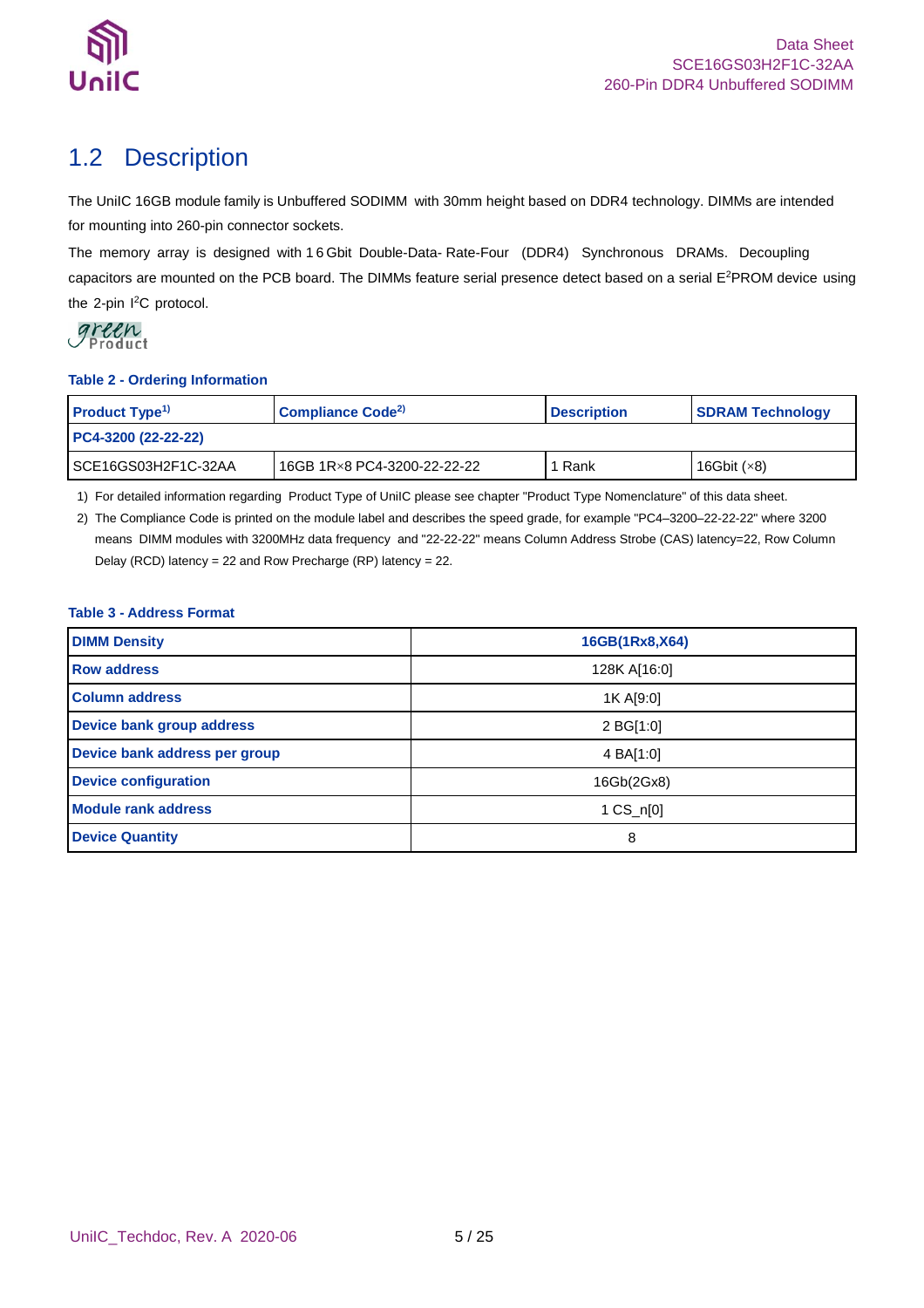

# <span id="page-5-0"></span>Pin Configurations

## <span id="page-5-1"></span>2.1 Pin Configurations

The pin configuration of the 260-Pin DDR4 Unbuffered SODIMM is listed by function in **[Table 4](#page-5-2)** (260 pins).

| rable + - 1 in conniguration copilities (200 pm) |                    |                |                    |     |                        |     |                 |     |                    |     |                    |
|--------------------------------------------------|--------------------|----------------|--------------------|-----|------------------------|-----|-----------------|-----|--------------------|-----|--------------------|
| Pin                                              | <b>Front</b>       | Pin            | <b>Back</b>        | Pin | <b>Front</b>           | Pin | <b>Back</b>     | Pin | <b>Front</b>       | Pin | <b>Back</b>        |
| $\mathbf{1}$                                     | <b>VSS</b>         | $\overline{c}$ | <b>VSS</b>         | 97  | DQS8_t                 | 98  | <b>VSS</b>      | 193 | <b>VSS</b>         | 194 | DQ41               |
| 3                                                | DQ5                | 4              | DQ4                | 99  | VSS.                   | 100 | CB6<br>/NC      | 195 | DQ40               | 196 | <b>VSS</b>         |
| 5                                                | <b>VSS</b>         | 6              | <b>VSS</b>         | 101 | CB2,NC                 | 102 | <b>VSS</b>      | 197 | <b>VSS</b>         | 198 | DQS5_c             |
| $\overline{7}$                                   | DQ1                | 8              | DQ0                | 103 | <b>VSS</b>             | 104 | CB7,NC          | 199 | $DM5_n$<br>/DBI5_n | 200 | DQS5_t             |
| 9                                                | <b>VSS</b>         | 10             | <b>VSS</b>         | 105 | CB <sub>3</sub><br>/NC | 106 | <b>VSS</b>      | 201 | <b>VSS</b>         | 202 | <b>VSS</b>         |
| 11                                               | DQS0 c             | 12             | DM0_n<br>/DBI0_n   | 107 | <b>VSS</b>             | 108 | RESET_n         | 203 | DQ46               | 204 | <b>DQ47</b>        |
| 13                                               | DQS0_t             | 14             | <b>VSS</b>         | 109 | CKE0                   | 110 | CKE1            | 205 | <b>VSS</b>         | 206 | <b>VSS</b>         |
| 15                                               | <b>VSS</b>         | 16             | DQ6                | 111 | <b>VDD</b>             | 112 | <b>VDD</b>      | 207 | DQ42               | 208 | DQ43               |
| 17                                               | DQ7                | 18             | <b>VSS</b>         | 113 | BG1                    | 114 | $ACT_n$         | 209 | <b>VSS</b>         | 210 | <b>VSS</b>         |
| 19                                               | <b>VSS</b>         | 20             | DQ <sub>2</sub>    | 115 | BG <sub>0</sub>        | 116 | ALERT_n         | 211 | DQ52               | 212 | DQ53               |
| 21                                               | DQ3                | 22             | <b>VSS</b>         | 117 | <b>VDD</b>             | 118 | <b>VDD</b>      | 213 | <b>VSS</b>         | 214 | <b>VSS</b>         |
| 23                                               | <b>VSS</b>         | 24             | DQ12               | 119 | A12                    | 120 | A11             | 215 | DQ49               | 216 | DQ48               |
| 25                                               | DQ13               | 26             | <b>VSS</b>         | 121 | A9                     | 122 | A7              | 217 | <b>VSS</b>         | 218 | <b>VSS</b>         |
| 27                                               | <b>VSS</b>         | 28             | DQ8                | 123 | VDD                    | 124 | <b>VDD</b>      | 219 | DQS6_c             | 220 | $DM6_n$<br>/DBI6_n |
| 29                                               | DQ <sub>9</sub>    | 30             | <b>VSS</b>         | 125 | A <sub>8</sub>         | 126 | A <sub>5</sub>  | 221 | DQS6_t             | 222 | <b>VSS</b>         |
| 31                                               | <b>VSS</b>         | 32             | DQS1_c             | 127 | A6                     | 128 | A4              | 223 | <b>VSS</b>         | 224 | <b>DQ54</b>        |
| 33                                               | $DM1_n$<br>/DBI1_n | 34             | DQS1_t             | 129 | <b>VDD</b>             | 130 | <b>VDD</b>      | 225 | DQ55               | 226 | <b>VSS</b>         |
| 35                                               | <b>VSS</b>         | 36             | <b>VSS</b>         | 131 | A <sub>3</sub>         | 132 | A2              | 227 | <b>VSS</b>         | 228 | DQ50               |
| 37                                               | DQ15               | 38             | <b>DQ14</b>        | 133 | A <sub>1</sub>         | 134 | $EVENT_n$       | 229 | DQ51               | 230 | <b>VSS</b>         |
| 39                                               | <b>VSS</b>         | 40             | <b>VSS</b>         | 135 | <b>VDD</b>             | 136 | <b>VDD</b>      | 231 | <b>VSS</b>         | 232 | DQ60               |
| 41                                               | DQ10               | 42             | DQ11               | 137 | $CKO_t$                | 138 | $CK1_t$         | 233 | DQ61               | 234 | <b>VSS</b>         |
| 43                                               | <b>VSS</b>         | 44             | <b>VSS</b>         | 139 | $CKO_{c}$              | 140 | $CK1_c$         | 235 | <b>VSS</b>         | 236 | DQ57               |
| 45                                               | DQ21               | 46             | DQ20               | 141 | <b>VDD</b>             | 142 | <b>VDD</b>      | 237 | DQ56               | 238 | <b>VSS</b>         |
| 47                                               | <b>VSS</b>         | 48             | VSS                | 143 | Parity                 | 144 | A <sub>0</sub>  | 239 | <b>VSS</b>         | 240 | DQS7_c             |
| 49                                               | <b>DQ17</b>        | 50             | DQ16               | 145 | BA1                    | 146 | A10/AP          | 241 | $DM7_n$<br>/DBI7_n | 242 | DQS7_t             |
| 51                                               | VSS                | 52             | <b>VSS</b>         | 147 | VDD                    | 148 | <b>VDD</b>      | 243 | <b>VSS</b>         | 244 | <b>VSS</b>         |
| 53                                               | DQS2_c             | 54             | $DM2_n$<br>/DBI2_n | 149 | CS0 <sub>n</sub>       | 150 | BA0             | 245 | DQ62               | 246 | DQ63               |
| 55                                               | DQS2_t             | 56             | <b>VSS</b>         | 151 | A14<br>$/WE_n$         | 152 | A16<br>/RAS_n   | 247 | <b>VSS</b>         | 248 | <b>VSS</b>         |
| 57                                               | <b>VSS</b>         | 58             | <b>DQ22</b>        | 153 | <b>VDD</b>             | 154 | VDD.            | 249 | DQ58               | 250 | DQ59               |
| 59                                               | DQ23               | 60             | <b>VSS</b>         | 155 | ODT <sub>0</sub>       | 156 | A15<br>$CAS_n/$ | 251 | <b>VSS</b>         | 252 | <b>VSS</b>         |

### <span id="page-5-2"></span>**Table 4 - Pin Configuration SODIMM (260 pin)**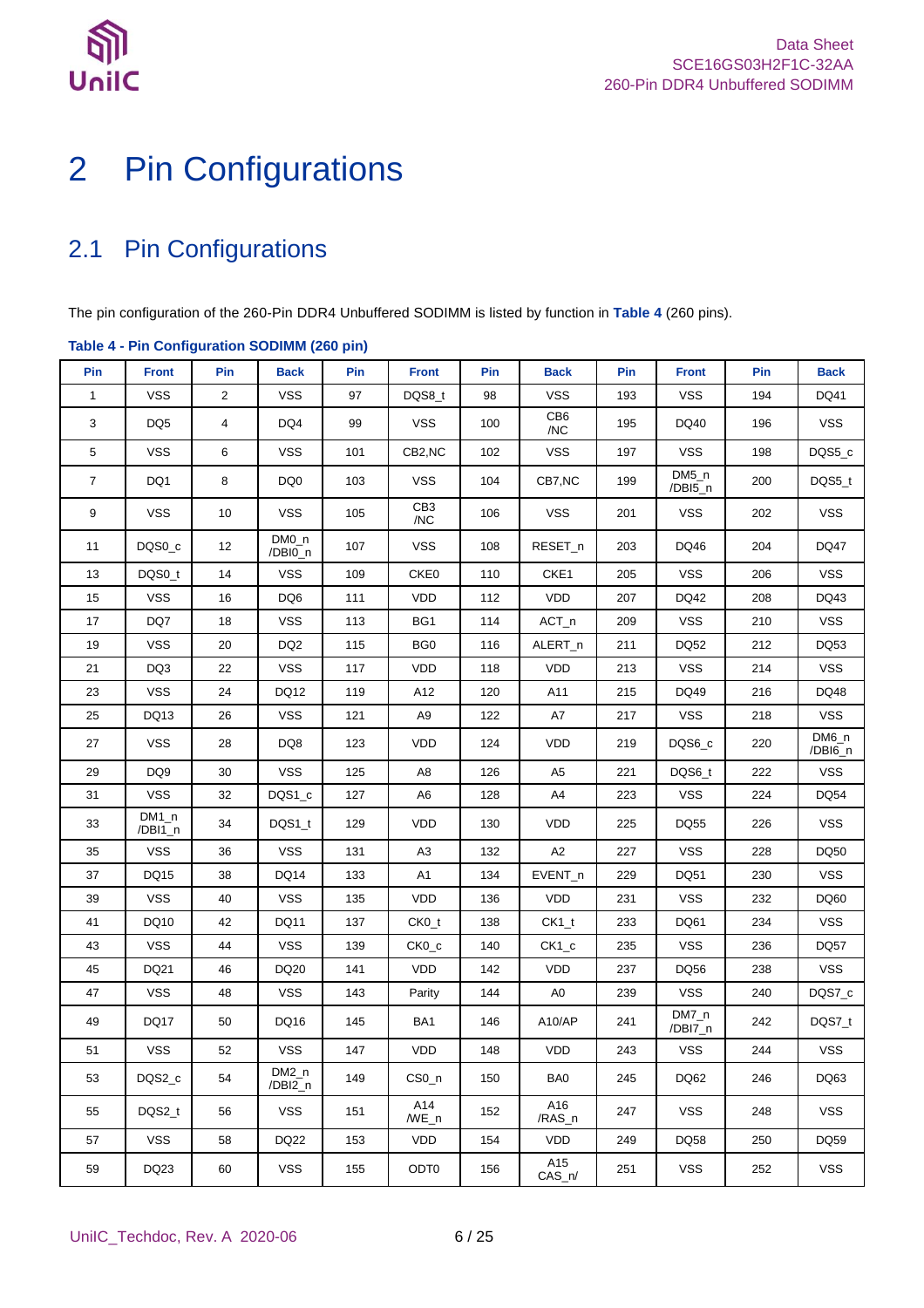## Data Sheet SCE16GS03H2F1C-32AA 260-Pin DDR4 Unbuffered SODIMM

| Pin | <b>Front</b>           | Pin | <b>Back</b>            | Pin | <b>Front</b>          | Pin | <b>Back</b>         | Pin | <b>Front</b>  | Pin | <b>Back</b>     |
|-----|------------------------|-----|------------------------|-----|-----------------------|-----|---------------------|-----|---------------|-----|-----------------|
| 61  | <b>VSS</b>             | 62  | DQ18                   | 157 | $CS1_n$               | 158 | A13                 | 253 | SCL           | 254 | <b>SDA</b>      |
| 63  | DQ19                   | 64  | <b>VSS</b>             | 159 | <b>VDD</b>            | 160 | <b>VDD</b>          | 255 | <b>VDDSPD</b> | 256 | SA0             |
| 65  | <b>VSS</b>             | 66  | DQ28                   | 161 | ODT <sub>1</sub>      | 162 | CO<br>/CS2_n<br>/NC | 257 | <b>VPP</b>    | 258 | Vtt             |
| 67  | DQ29                   | 68  | <b>VSS</b>             | 163 | <b>VDD</b>            | 164 | <b>VREFCA</b>       | 259 | <b>VPP</b>    | 260 | SA <sub>1</sub> |
| 69  | <b>VSS</b>             | 70  | DQ24                   | 165 | C1<br>$/CS3_n$<br>/NC | 166 | SA <sub>2</sub>     |     |               |     |                 |
| 71  | DQ25                   | 72  | <b>VSS</b>             | 167 | <b>VSS</b>            | 168 | <b>VSS</b>          |     |               |     |                 |
| 73  | <b>VSS</b>             | 74  | DQS3_c                 | 169 | DQ37                  | 170 | DQ36                |     |               |     |                 |
| 75  | $DM3_n$<br>/DBI3_n     | 76  | DQS3_t                 | 171 | <b>VSS</b>            | 172 | <b>VSS</b>          |     |               |     |                 |
| 77  | <b>VSS</b>             | 78  | <b>VSS</b>             | 173 | DQ33                  | 174 | DQ32                |     |               |     |                 |
| 79  | DQ30                   | 80  | DQ31                   | 175 | <b>VSS</b>            | 176 | <b>VSS</b>          |     |               |     |                 |
| 81  | <b>VSS</b>             | 82  | <b>VSS</b>             | 177 | DQS4 c                | 178 | DM4 n<br>/DBI4_n    |     |               |     |                 |
| 83  | DQ26                   | 84  | DQ27                   | 179 | DQS4_t                | 180 | <b>VSS</b>          |     |               |     |                 |
| 85  | <b>VSS</b>             | 86  | <b>VSS</b>             | 181 | <b>VSS</b>            | 182 | DQ39                |     |               |     |                 |
| 87  | CB5<br>/NC             | 88  | CB4<br>/NC             | 183 | DQ38                  | 184 | <b>VSS</b>          |     |               |     |                 |
| 89  | <b>VSS</b>             | 90  | <b>VSS</b>             | 185 | <b>VSS</b>            | 186 | DQ35                |     |               |     |                 |
| 91  | CB <sub>1</sub><br>/NC | 92  | CB <sub>0</sub><br>/NC | 187 | DQ34                  | 188 | <b>VSS</b>          |     |               |     |                 |
| 93  | <b>VSS</b>             | 94  | <b>VSS</b>             | 189 | <b>VSS</b>            | 190 | DQ45                |     |               |     |                 |
| 95  | DQS8_c                 | 96  | $DM8_n$<br>/DBI8_n     | 191 | <b>DQ44</b>           | 192 | <b>VSS</b>          |     |               |     |                 |

 $\mathbb{S}$ 

UnilC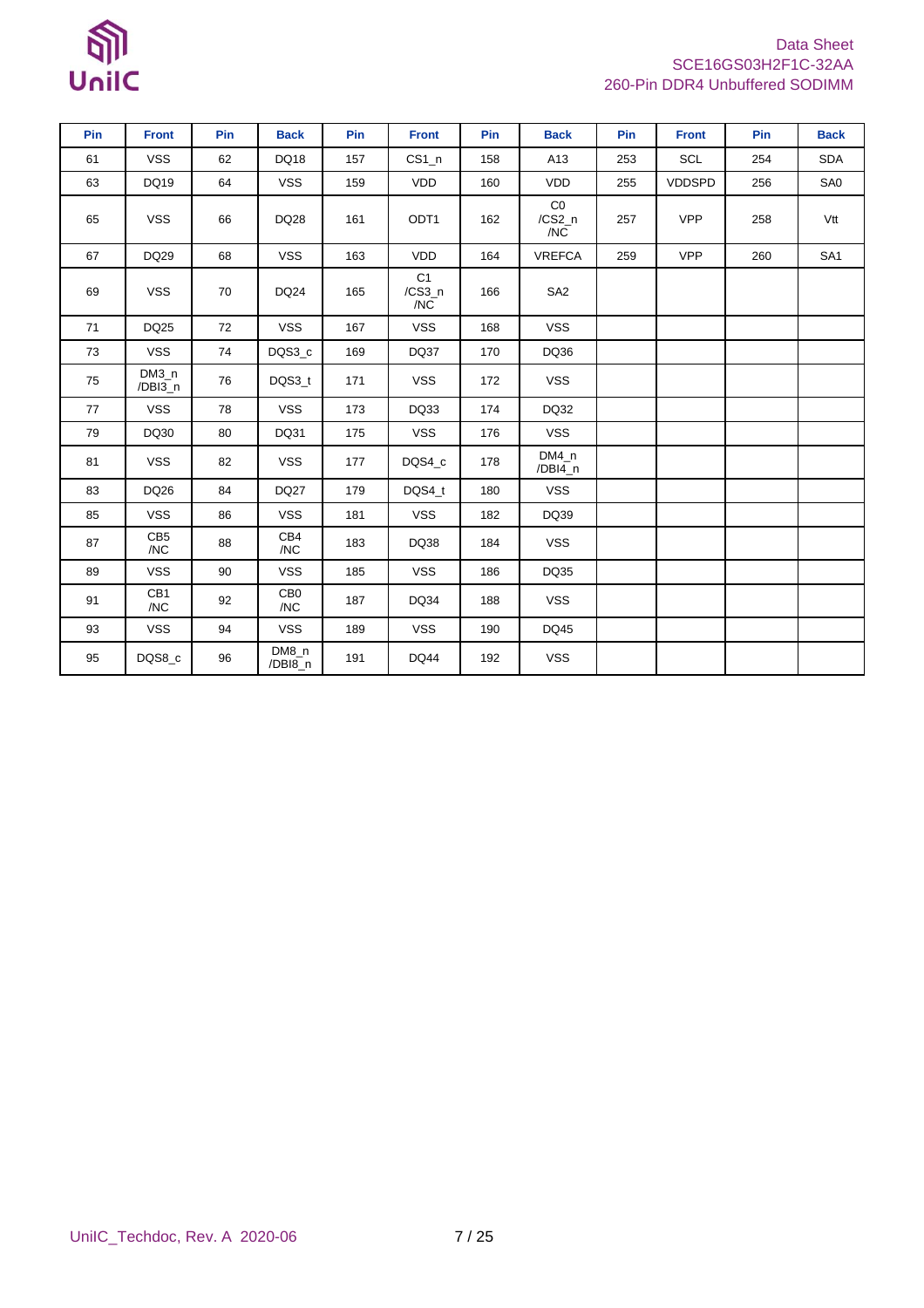

# <span id="page-7-0"></span>2.2 Pin Descriptions

## <span id="page-7-1"></span>**Table 5 - Pin Descriptions**

| <b>Symbol</b>                        | <b>Type</b> | <b>Function</b>                                                                                                                                                                                                                                                                                                                                                                                                                                                                                                                                                                                                                                                                                                                           |
|--------------------------------------|-------------|-------------------------------------------------------------------------------------------------------------------------------------------------------------------------------------------------------------------------------------------------------------------------------------------------------------------------------------------------------------------------------------------------------------------------------------------------------------------------------------------------------------------------------------------------------------------------------------------------------------------------------------------------------------------------------------------------------------------------------------------|
| CKx_t, CKx_c,                        | Input       | Clock: CK_t and CK_c are differential clock inputs. All address and control input signals<br>are sampled on the crossing of the positive edge of CK_t and negative edge of CK_c.                                                                                                                                                                                                                                                                                                                                                                                                                                                                                                                                                          |
| <b>CKEx</b>                          | Input       | Clock Enable: CKE HIGH activates and CKE LOW deactivates internal clock signals and<br>device input buffers and output drivers. Taking CKE LOW provides Precharge Power-<br>Down and Self-Refresh operation (all banks idle), or Active Power-Down (row Active in<br>any bank). CKE is synchronous for Self-Refresh exit. After VREFCA and Internal DQ Vref<br>have become stable during the power on and initialization sequence, they must be<br>maintained during all operations (including Self-Refresh). CKE must be maintained high<br>throughout read and write accesses. Input buffers, excluding CK_t, CK_c, ODT and CKE,<br>are disabled during power-down. Input buffers, excluding CKE, are disabled during Self-<br>Refresh. |
| CSx_n                                | Input       | Chip Select: All commands are masked when CS-n is registered HIGH. CS_n provides for<br>external Rank selection. CS_n is considered part of the command code.                                                                                                                                                                                                                                                                                                                                                                                                                                                                                                                                                                             |
| Cx                                   | Input       | Chip ID: Chip ID is only used for 3DS for 2,4,8 high stack via TSV to select each slice of<br>stacked component. Chip ID is considered part of the command code.                                                                                                                                                                                                                                                                                                                                                                                                                                                                                                                                                                          |
| <b>ODTx</b>                          | Input       | On Die Termination: ODT (registered HIGH) enables RTT_NOM termination resistance<br>internal to the DDR4 SDRAM. When enabled, ODT is only applied to each DQ, DQS_t,<br>DQS_c, TDQS_t and TDQS_c signal. The ODT pin will be ignored if MR1 is programmed<br>to disable RTT_NOM.                                                                                                                                                                                                                                                                                                                                                                                                                                                          |
| $ACT_n$                              | Input       | Activation Command Input: ACT_n defines the Activation command being entered along<br>with CS_n. The input into RAS_n/A16, CAS_n/A15 and WE_n/A14 will be considered as<br>Row Address A16, A15 and A14                                                                                                                                                                                                                                                                                                                                                                                                                                                                                                                                   |
| RAS_n/A16.<br>CAS_n/A15.<br>WE_n/A14 | Input       | Command Inputs: RAS_n/A16, CAS_n/A15 and WE_n/A14 (along with CS_n) define the<br>command being entered. Those pins have multi function. For example, for activation with<br>ACT_n Low, these are Addresses like A16, A15 and A14 but for non-activation command<br>with ACT_n High, these are Command pins for Read, Write and other command defined<br>in command truth table                                                                                                                                                                                                                                                                                                                                                           |
| <b>BGx</b>                           | Input       | Bank Group Inputs: BG0 - BG1 define which bank group an Active, Read, Write or<br>Precharge command is being applied. BG0 also determines which mode register is to be<br>accessed during a MRS cycle.                                                                                                                                                                                                                                                                                                                                                                                                                                                                                                                                    |
| <b>BAx</b>                           | Input       | Bank Address Inputs: BA0 - BA1 define to which bank an Active, Read, Write or<br>Precharge command is being applied. Bank address also determines which mode register<br>is to be accessed during a MRS cycle.                                                                                                                                                                                                                                                                                                                                                                                                                                                                                                                            |
| Ax                                   | Input       | Address Inputs: Provide the row address for ACTIVATE Commands and the column<br>address for Read/Write commands to select one location out of the memory array in the<br>respective bank. A10/AP, A12/BC_n, RAS_n/A16, CAS_n/A15 and WE_n/A14 have<br>additional functions. See other rows. The address inputs also provide the op-code during<br>Mode Register Set commands. A17 is only defined for 16 Gb x4 SDRAM configurations.                                                                                                                                                                                                                                                                                                      |
| A10 / AP                             | Input       | Auto-precharge: A10 is sampled during Read/Write commands to determine whether<br>Autoprecharge should be performed to the accessed bank after the Read/Write operation.<br>(HIGH: Autoprecharge; LOW: no Autoprecharge). A10 is sampled during a Precharge<br>command to determine whether the Precharge applies to one bank (A10 LOW) or all<br>banks (A10 HIGH). If only one bank is to be precharged, the bank is selected by bank<br>addresses.                                                                                                                                                                                                                                                                                      |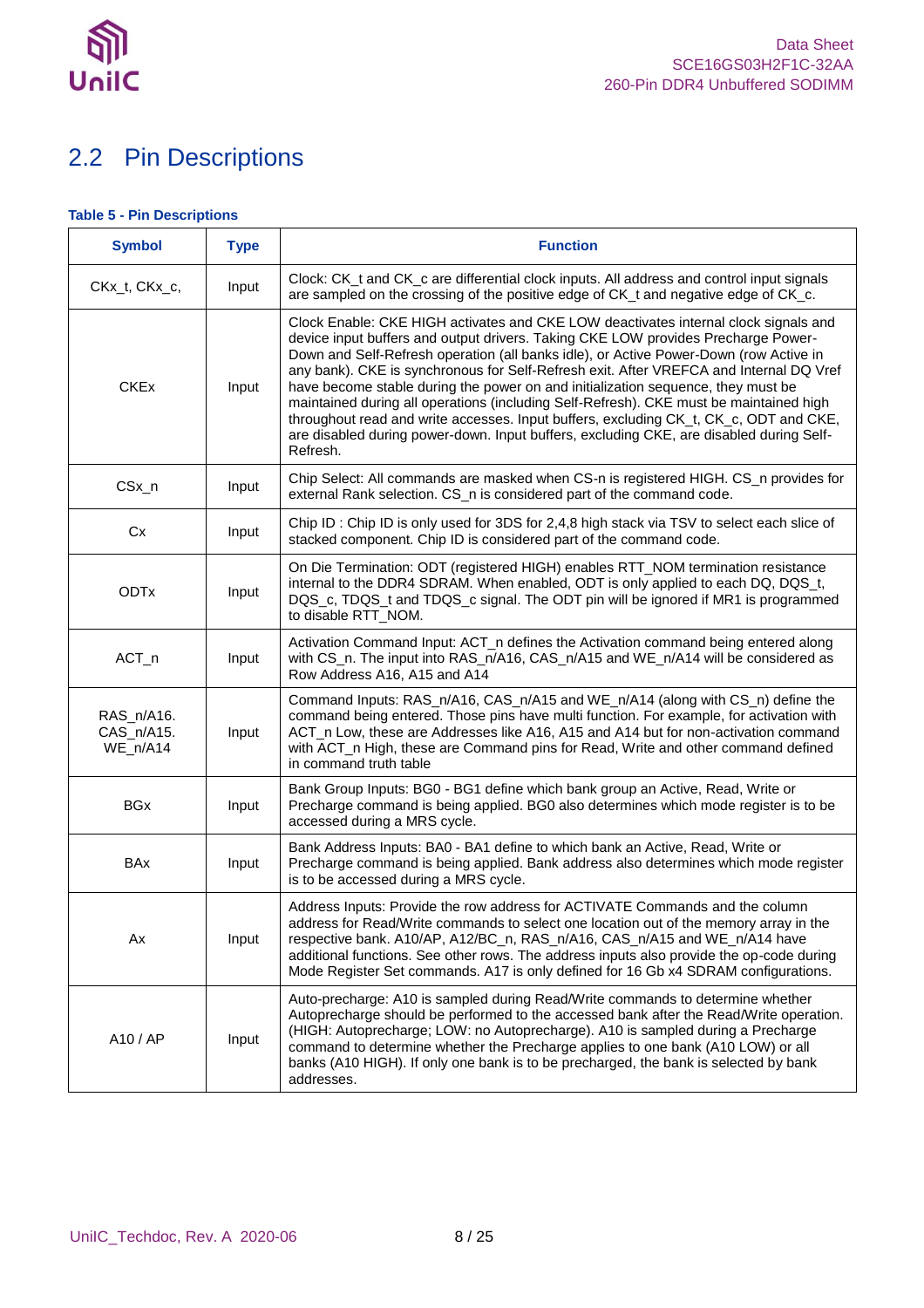

| <b>Symbol</b>                                                          | <b>Type</b>          | <b>Function</b>                                                                                                                                                                                                                                                                                                                                                                                                                                                                                                                                                                                                                                                                                                                                              |
|------------------------------------------------------------------------|----------------------|--------------------------------------------------------------------------------------------------------------------------------------------------------------------------------------------------------------------------------------------------------------------------------------------------------------------------------------------------------------------------------------------------------------------------------------------------------------------------------------------------------------------------------------------------------------------------------------------------------------------------------------------------------------------------------------------------------------------------------------------------------------|
| $A12/BC_n$                                                             | Input                | Burst Chop: A12/BC_n is sampled during Read and Write commands to determine if<br>burst chop (on-thefly) will be performed. (HIGH, no burst chop; LOW: burst chopped).<br>See command truth table for details.                                                                                                                                                                                                                                                                                                                                                                                                                                                                                                                                               |
| Parity                                                                 | Input                | Command and Address Parity Input: DDR4 Supports Even Parity check in SDRAMs with<br>MR setting. Once it's enabled via Register in MR5, then SDRAM calculates Parity with<br>ACT_n, RAS_n/A16, CAS_n/A15, WE_n/A14, BG0-BG1, BA0-BA1, A17-A0. Input parity<br>should be maintained at the rising edge of the clock and at the same time with command<br>& address with CS_n LOW                                                                                                                                                                                                                                                                                                                                                                               |
| SAx                                                                    | Input                | Serial address inputs: Used to configure the temperature sensor/SPD EEPROM address<br>range on the I2C bus.                                                                                                                                                                                                                                                                                                                                                                                                                                                                                                                                                                                                                                                  |
| <b>SCL</b>                                                             | Input                | Serial clock for temperature sensor/SPD EEPROM: Used to synchronize communication<br>to and from the temperature sensor/SPD EEPROM on the I2C bus.                                                                                                                                                                                                                                                                                                                                                                                                                                                                                                                                                                                                           |
| RESET_n                                                                | <b>CMOS</b><br>Input | Active Low Asynchronous Reset: Reset is active when RESET_n is LOW, and inactive<br>when RESET_n is HIGH. RESET_n must be HIGH during normal operation.                                                                                                                                                                                                                                                                                                                                                                                                                                                                                                                                                                                                      |
| DQx, CBx                                                               | I/O                  | Data Input/ Output: Bi-directional data bus. If CRC is enabled via Mode register then<br>CRC code is added at the end of Data Burst. Any DQ from DQ0-DQ3 may indicate the<br>internal Vref level during test via Mode Register Setting MR4 A4=High. Refer to vendor<br>specific data sheets to determine which DQ is used.                                                                                                                                                                                                                                                                                                                                                                                                                                   |
| DQSx_t-DQSx_c                                                          | I/O                  | Data Strobe: output with read data, input with write data. Edge-aligned with read data,<br>centered in write data. The data strobe DQS_t is paired with differential signals DQS_c,<br>respectively, to provide differential pair signaling to the system during reads and writes.<br>DDR4 SDRAM supports differential data strobe only and does not support single-ended.                                                                                                                                                                                                                                                                                                                                                                                   |
| DM_n/DBI_n/<br>TDQS_t<br>(DMU_n,<br>DBIU_n),<br>$(DML_n/$<br>$DBII_n)$ | I/O                  | Input data mask and data bus inversion: DM_n is an input mask signal for write data.<br>Input data is masked when DM_n is sampled LOW coincident with that input data during<br>a write access. DM_n is sampled on both edges of DQS. DM is multiplexed with the DBI<br>function by the mode register A10, A11, and A12 settings in MR5. For a x8 device, the<br>function of DM or TDQS is enabled by the mode register A11 setting in MR1. DBI_n is an<br>input/output identifying whether to store/output the true or inverted data. If DBI_n is LOW,<br>the data will be stored/ output after inversion inside the DDR4 device and not inverted if<br>DBI_n is HIGH. TDQS is only supported in x8 SDRAM configurations (TDQS is not valid<br>for UDIMMs). |
| <b>SDA</b>                                                             | I/O                  | Serial Data: Bidirectional signal used to transfer data in or out of the EEPROM or<br>EEPROM/TS combo device.                                                                                                                                                                                                                                                                                                                                                                                                                                                                                                                                                                                                                                                |
| ALERT_n                                                                | Output               | Alert: It has multi functions such as CRC error flag, Command and Address Parity error<br>flag as Output signal. If there is error in CRC, then ALERT n goes LOW for the period<br>time interval and goes back HIGH. If there is error in Command Address Parity Check,<br>then ALERT_n goes LOW for relatively long period until ongoing SDRAM internal<br>recovery transaction is complete. During Connectivity Test mode this pin functions as an<br>input.                                                                                                                                                                                                                                                                                               |
| EVENT_n                                                                | Output               | Temperature event: The EVENT_n pin is asserted by the temperature sensor when<br>critical temperature thresholds have been exceeded. This pin has no function (NF) on<br>modules without temperature sensors.                                                                                                                                                                                                                                                                                                                                                                                                                                                                                                                                                |
| TDQS_t<br>TDQS_c<br>(x8 DRAM-based<br>RDIMM only)                      | Output               | Termination data strobe: When enabled via the mode register, the DRAM device enables<br>the same RTT termination resistance on TDQS_t and TDQS_c that is applied to DQS_t<br>and DQS_c. When the TDQS function is disabled via the mode register, the DM/TDQS_t<br>pin provides the data mask (DM) function, and the TDQS_c pin is not used. The TDQS<br>function must be disabled in the mode register for both the x4 and x16 configurations.<br>The DM function is supported only in x8 and x16 configurations. DM, DBI, and TDQS are<br>a shared pin and are enabled/disabled by mode register settings. For more information<br>about TDQS, see the DDR4 DRAM component datasheet (TDQS_t and TDQS_c are not<br>valid for UDIMMs).                      |
| <b>VDD</b>                                                             | Supply               | Module power supply: 1.2V (TYP).                                                                                                                                                                                                                                                                                                                                                                                                                                                                                                                                                                                                                                                                                                                             |
| <b>VPP</b>                                                             | Supply               | DRAM activating power supply: 2.5V - 0.125V / +0.250V.                                                                                                                                                                                                                                                                                                                                                                                                                                                                                                                                                                                                                                                                                                       |
| <b>VREFCA</b>                                                          | Supply               | Reference voltage for control, command, and address pins.                                                                                                                                                                                                                                                                                                                                                                                                                                                                                                                                                                                                                                                                                                    |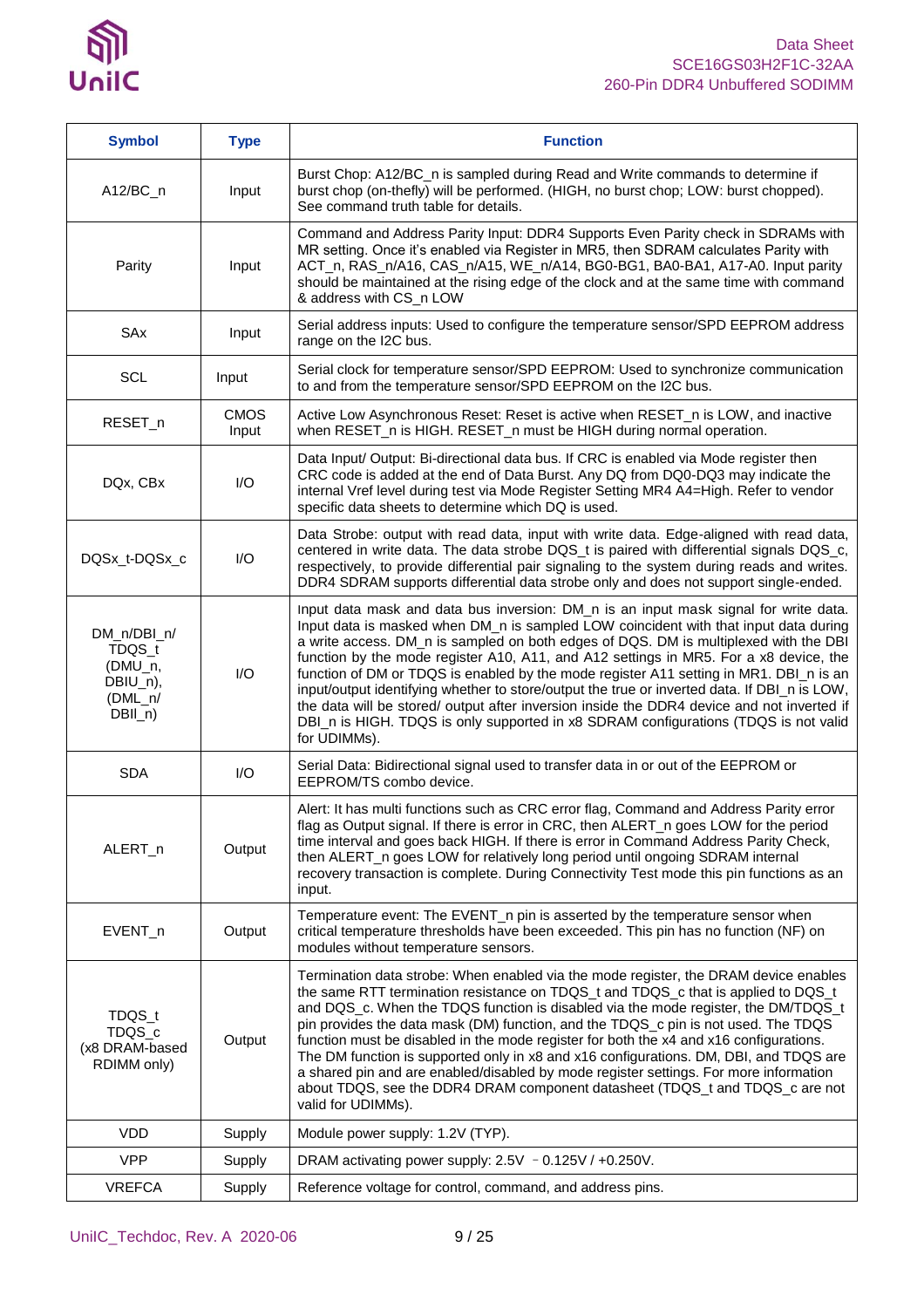

### Data Sheet SCE16GS03H2F1C-32AA 260-Pin DDR4 Unbuffered SODIMM

| <b>Symbol</b> | Type   | <b>Function</b>                                                      |
|---------------|--------|----------------------------------------------------------------------|
| VSS           | Supply | Ground.                                                              |
| <b>VTT</b>    | Supply | Power supply for termination of address, command, and control VDD/2. |
| VDDSPD        | Supply | Power supply used to power the I2C bus for SPD.                      |
| <b>RFU</b>    |        | Reserved for Future Use: No on DIMM electrical connection is present |
| NC.           |        | No Connect: No on DIMM electrical connection is present              |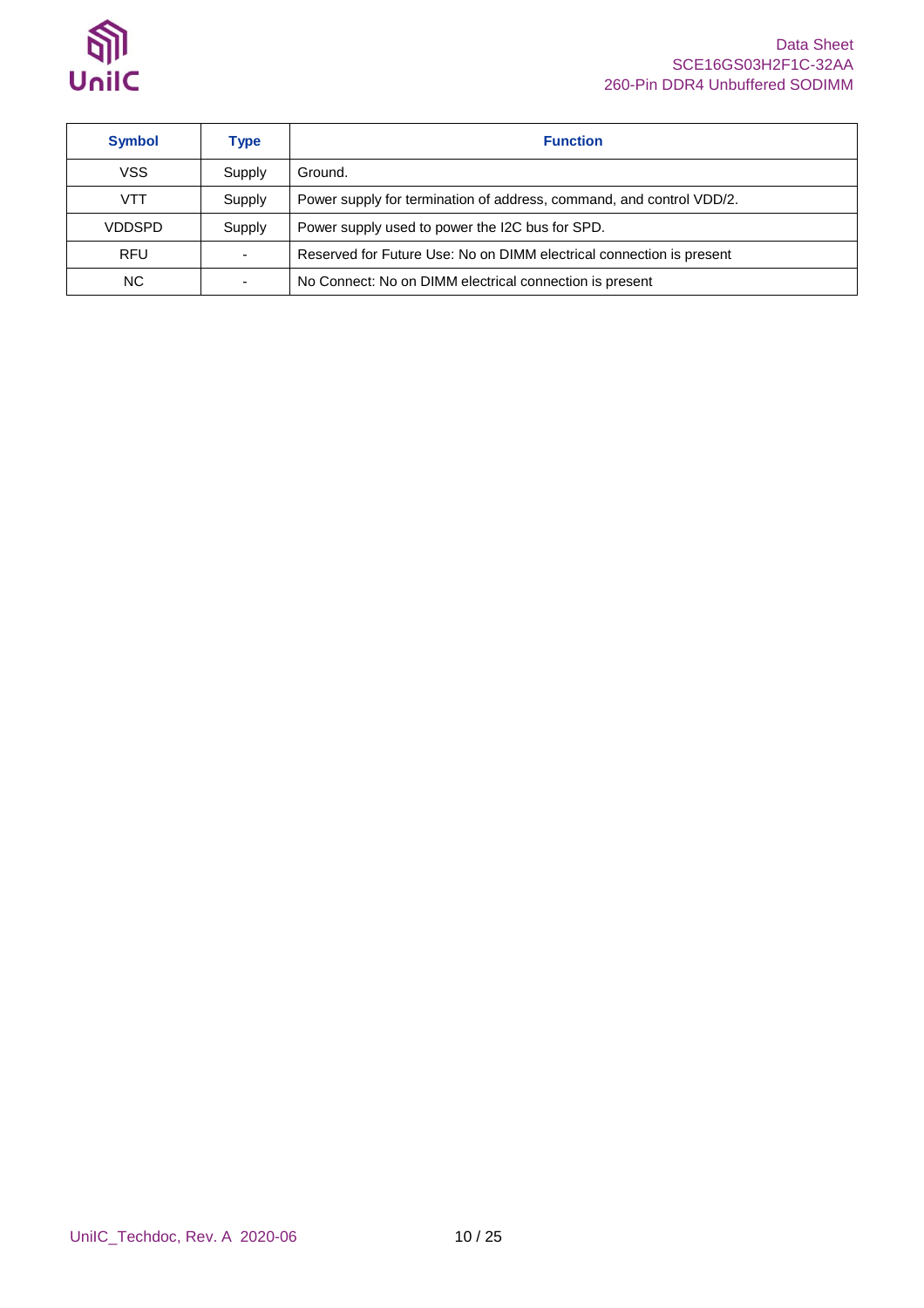

# <span id="page-10-0"></span>3 General Description

## <span id="page-10-1"></span>3.1 General Description

High-speed DDR4 SDRAM modules use DDR4 SDRAM devices with 2 or 4 internal memory bank groups. DDR4 SDRAM modules utilizing 4- and 8-bit-wide DDR4 SDRAM have 4 internal bank groups consisting of 4 memory banks each, providing a total of 16 banks. Sixteen-bit-wide DDR4 SDRAM has 2 internal bank groups consisting of 4 memory banks each, providing a total of 8 banks. DDR4 SDRAM modules benefit from DDR4 SDRAM's use of an 8n-prefetch architecture with an interface designed to transfer two data words per clock cycle at the I/O pins. A single READ or WRITE operation for the DDR4 SDRAM effectively consists of a single 8n-bit-wide, four-clock data transfer at the internal DRAM core and eight corresponding n-bit wide, one-half-clock-cycle data transfers at the I/O pins.

DDR4 modules use two sets of differential signals: DQS, DQS# to capture data and CK and CK# to capture commands, addresses, and control signals. Differential clocks and data strobes ensure exceptional noise immunity for these signals and provide precise crossing points to capture input signals.

## <span id="page-10-2"></span>3.2 Serial Presence-Detect EEPROM Operation

DDR4 SDRAM modules incorporate serial presence-detect. The SPD data is stored in a 512-byte EEPROM. System READ/WRITE operations between the master (system logic) and the slave EEPROM device occur via a standard I2C bus using the DIMM's SCL (clock) SDA (data), and SA (address) pins. Write protect (WP) is connected to VSS, permanently disabling hardware write protection.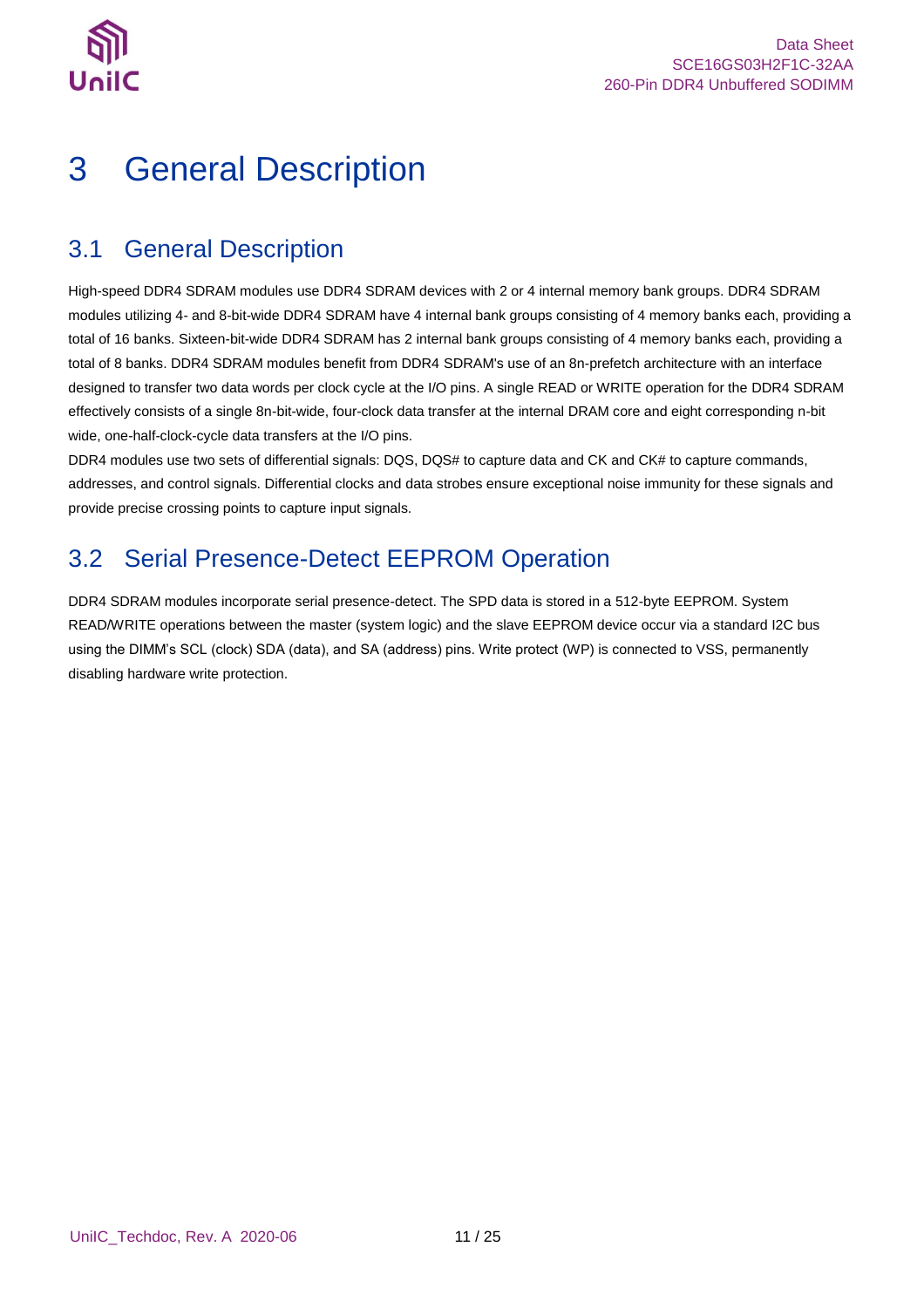

## <span id="page-11-0"></span>3.3 Function Block Diagram

#### <span id="page-11-1"></span>**Figure 1 - Function Block Diagram\_SCE16GS03H2F1C-32AA**



RESET\_n -- DDRIV SDRAM U1JU2JU4-U9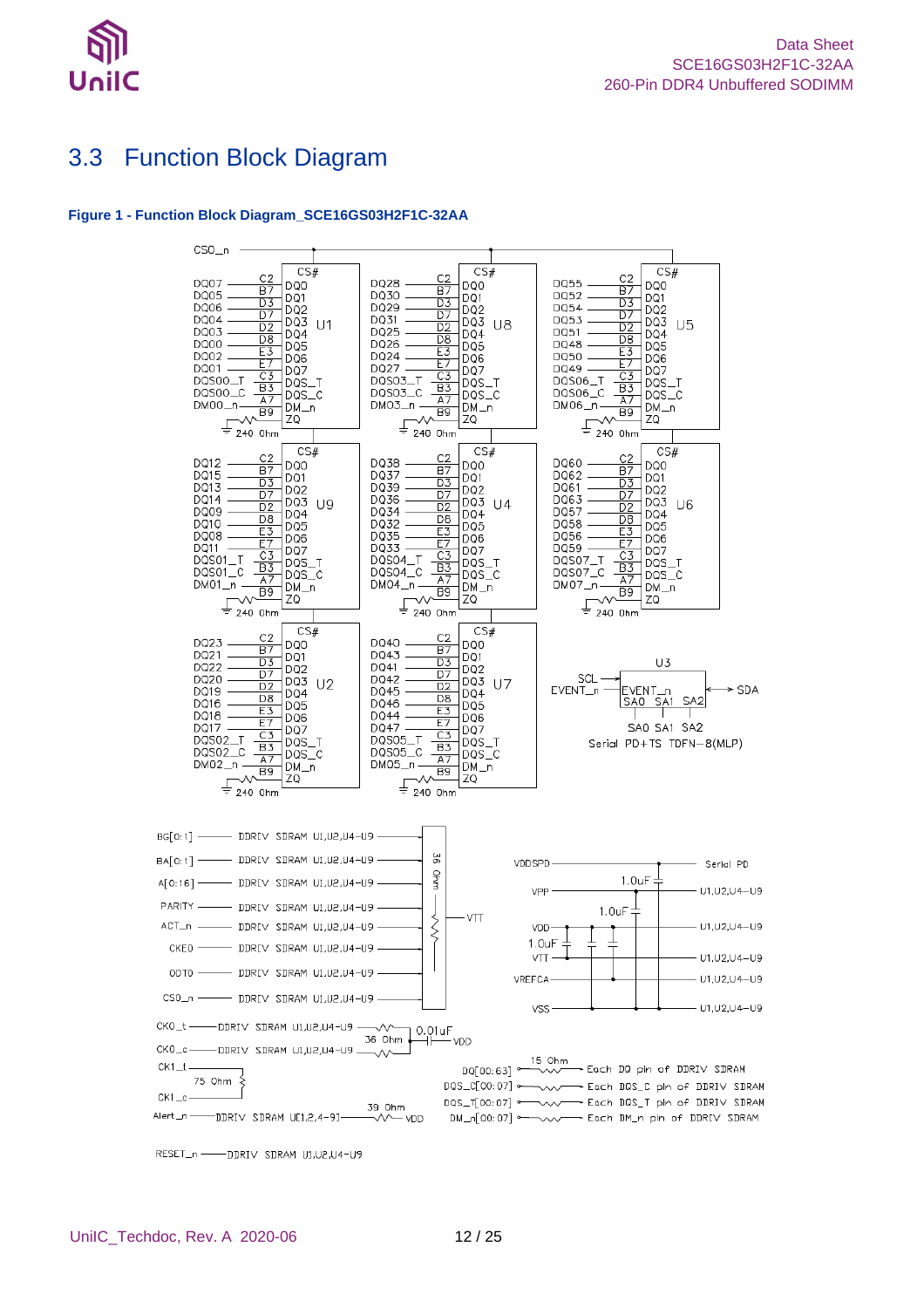

## <span id="page-12-0"></span>3.4 DQ Map

### <span id="page-12-1"></span>**Table 6 - DQ Map\_SCE16GS03H2F1C-32AA**

| <b>Module</b><br>Pin NO. | <b>Module</b><br><b>DQ</b> | <b>Damping</b><br>RES. | IC NO.         | <b>IC DQ</b>     | <b>Module</b><br>Pin NO. | <b>Module</b><br><b>DQ</b> | <b>Damping</b><br>RES. | IC NO. | <b>IC DQ</b>   |
|--------------------------|----------------------------|------------------------|----------------|------------------|--------------------------|----------------------------|------------------------|--------|----------------|
| 8                        | $\mathbf 0$                | <b>R98</b>             |                | 5                | 28                       | 8                          | R93                    |        | 6              |
| $\overline{7}$           | 1                          | R <sub>6</sub>         |                | $\overline{7}$   | 29                       | 9                          | R <sub>12</sub>        |        | $\overline{4}$ |
| 20                       | $\overline{2}$             | <b>R95</b>             |                | $\,6\,$          | 41                       | $10$                       | R <sub>15</sub>        |        | 5              |
| 21                       | 3                          | R <sub>10</sub>        |                | $\overline{4}$   | 42                       | 11                         | R89                    |        | $\overline{7}$ |
| $\overline{4}$           | 4                          | R199                   | U1             | $\mathbf{3}$     | 24                       | 12                         | <b>R94</b>             | U9     | $\pmb{0}$      |
| $\mathbf{3}$             | 5                          | R <sub>5</sub>         |                | $\mathbf{1}$     | 25                       | 13                         | R <sub>11</sub>        |        | $\overline{2}$ |
| 16                       | 6                          | R96                    |                | $\overline{c}$   | 38                       | 14                         | <b>R90</b>             |        | 3              |
| 17                       | $\overline{7}$             | R <sub>9</sub>         |                | $\pmb{0}$        | 37                       | 15                         | R <sub>14</sub>        |        | $\mathbf{1}$   |
| 50                       | 16                         | <b>R87</b>             |                | 5                | 70                       | 24                         | R82                    |        | 6              |
| 49                       | 17                         | R <sub>17</sub>        |                | $\overline{7}$   | 71                       | 25                         | R <sub>23</sub>        |        | $\overline{4}$ |
| 62                       | 18                         | <b>R84</b>             |                | $\,6\,$          | 83                       | 26                         | R <sub>26</sub>        |        | 5              |
| 63                       | 19                         | R <sub>21</sub>        |                | $\overline{4}$   | 84                       | 27                         | <b>R78</b>             | U8     | $\overline{7}$ |
| 46                       | 20                         | <b>R88</b>             | U2             | $3^{\wedge}$     | 66                       | 28                         | R83                    |        | $\pmb{0}$      |
| 45                       | 21                         | R <sub>16</sub>        |                | $\mathbf{1}$     | 67                       | 29                         | R <sub>22</sub>        |        | $\overline{2}$ |
| 58                       | 22                         | <b>R85</b>             |                | $\overline{c}$   | 79                       | 30                         | R <sub>25</sub>        |        | $\mathbf{1}$   |
| 59                       | 23                         | <b>R20</b>             |                | $\pmb{0}$        | 80                       | 31                         | R79                    |        | 3              |
| 174                      | 32                         | <b>R75</b>             |                | 5                | 195                      | 40                         | R34                    |        | $\mathbf 0$    |
| 173                      | 33                         | <b>R28</b>             |                | $\overline{7}$   | 194                      | 41                         | R70                    |        | $\overline{a}$ |
| 187                      | 34                         | R32                    |                | $\overline{4}$   | 207                      | 42                         | R37                    |        | 3              |
| 186                      | 35                         | R72                    | U <sub>4</sub> | $\,6\,$          | 208                      | 43                         | R66                    | U7     | $\mathbf{1}$   |
| 170                      | 36                         | R76                    |                | $\mathbf{3}$     | 191                      | 44                         | R33                    |        | 6              |
| 169                      | 37                         | <b>R27</b>             |                | $\mathbf{1}$     | 190                      | 45                         | R71                    |        | $\overline{4}$ |
| 183                      | 38                         | R31                    |                | $\pmb{0}$        | 203                      | 46                         | R36                    |        | 5              |
| 182                      | 39                         | R73                    |                | $\overline{2}$   | 204                      | 47                         | <b>R67</b>             |        | $\overline{7}$ |
| 216                      | 48                         | <b>R64</b>             |                | 5                | 237                      | 56                         | R45                    |        | $\,6\,$        |
| 215                      | 49                         | R39                    |                | $\boldsymbol{7}$ | 236                      | 57                         | <b>R59</b>             |        | $\overline{4}$ |
| 228                      | 50                         | <b>R61</b>             |                | $\,6\,$          | 249                      | 58                         | <b>R48</b>             |        | 5              |
| 229                      | 51                         | R43                    | U <sub>5</sub> | $\overline{4}$   | 250                      | 59                         | <b>R55</b>             | U6     | $\overline{7}$ |
| 211                      | 52                         | <b>R38</b>             |                | $\mathbf{1}$     | 232                      | 60                         | R60                    |        | $\pmb{0}$      |
| 212                      | 53                         | R65                    |                | $\mathbf{3}$     | 233                      | 61                         | <b>R44</b>             |        | $\overline{2}$ |
| 224                      | 54                         | R62                    |                | $\overline{a}$   | 245                      | 62                         | <b>R47</b>             |        | $\mathbf{1}$   |
| 225                      | 55                         | R42                    |                | $\pmb{0}$        | 246                      | 63                         | R56                    |        | 3              |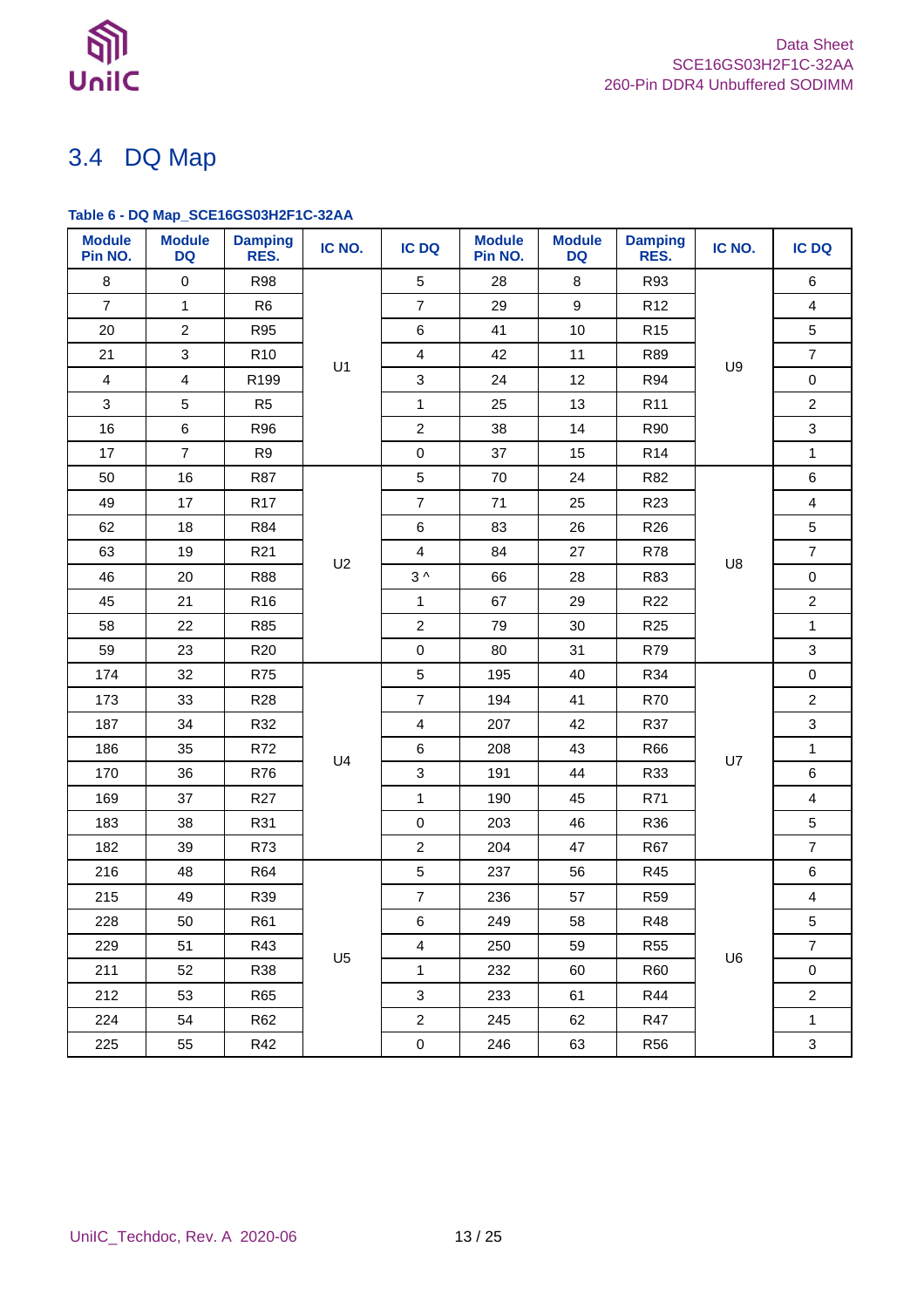

# <span id="page-13-0"></span>4 Electrical Characteristics

This chapter contains speed grade definition, AC timing parameter and ODT tables.

## <span id="page-13-1"></span>4.1 Absolute Maximum Ratings

*Attention: Stresses greater than those listed under "Absolute Maximum Ratings" may cause permanent damage to the device. This is a stress rating only and functional operation of the device at these or any other conditions above those indicated in the operational sections of this specification is not implied. Exposure to absolute maximum rating conditions for extended periods may affect reliability.*

#### <span id="page-13-2"></span>**Table 7 - Absolute Maximum Ratings**

| <b>Symbol</b>                      |                                                             |        | <b>Rating</b> |             |             |
|------------------------------------|-------------------------------------------------------------|--------|---------------|-------------|-------------|
|                                    | <b>Parameter</b>                                            | Min.   | Max.          | <b>Unit</b> | <b>Note</b> |
| $V^{}_{\mathsf{DD}}$               | Voltage on $V_{DD}$ pin relative to $V_{SS}$                | $-0.4$ | $+1.5$        |             |             |
| $V_{\mathsf{DDQ}}$                 | Voltage on $V_{\text{DDO}}$ pin relative to $V_{\text{SS}}$ | $-0.4$ | $+1.5$        |             |             |
| $V_{\mathsf{PP}}$                  | Voltage on $V_{\text{PP}}$ pin relative to $V_{\text{SS}}$  | $-0.4$ | 3.0           |             |             |
| $V_{\text{IN}}$ , $V_{\text{OUT}}$ | Voltage on any pin relative to $V_{SS}$                     | $-0.4$ | $+1.5$        |             |             |
| $T_{\text{STG}}$                   | Storage Temperature                                         | $-50$  | $+100$        | C           |             |

Attention: Stresses above the max. values listed here may cause permanent damage to the device. Exposure to absolute maximum rating conditions for extended periods may affect device reliability. Maximum ratings are absolute ratings; exceeding only one of these values may cause irreversible damage to integrated circuit.

#### <span id="page-13-3"></span>**Table 8 - DRAM Component Operating Temperature Range**

|                                   |                              | <b>Rating</b> |      |             |             |  |
|-----------------------------------|------------------------------|---------------|------|-------------|-------------|--|
| <b>Symbol</b>                     | <b>Parameter</b>             | Min.          | Max. | <b>Unit</b> | <b>Note</b> |  |
| $\mathbf{r}$<br><sup>1</sup> CASE | <b>Operating Temperature</b> |               | 95   | $\sim$<br>ັ | 1)2)3)4)    |  |

1) Operating Temperature is the case surface temperature on the center / top side of the DRAM.

2) The operating temperature ranges are the temperatures where all DRAM specification will be supported. During operation, the DRAM case temperature must be maintained between 0 - 95 °C under all other specification parameters.

3) Above 85 °C the Auto-Refresh command interval has to be reduced to  $t_{REF}$  = 3.9 µs

4) When operating this product in the 85 °C to 95 °C T<sub>CASE</sub> temperature range, the High Temperature Self Refresh has to be enabled by setting EMR(2) bit A7 to "1". When the High Temperature Self Refresh is enabled there is an increase of  $I_{DDE}$  by approximately 50%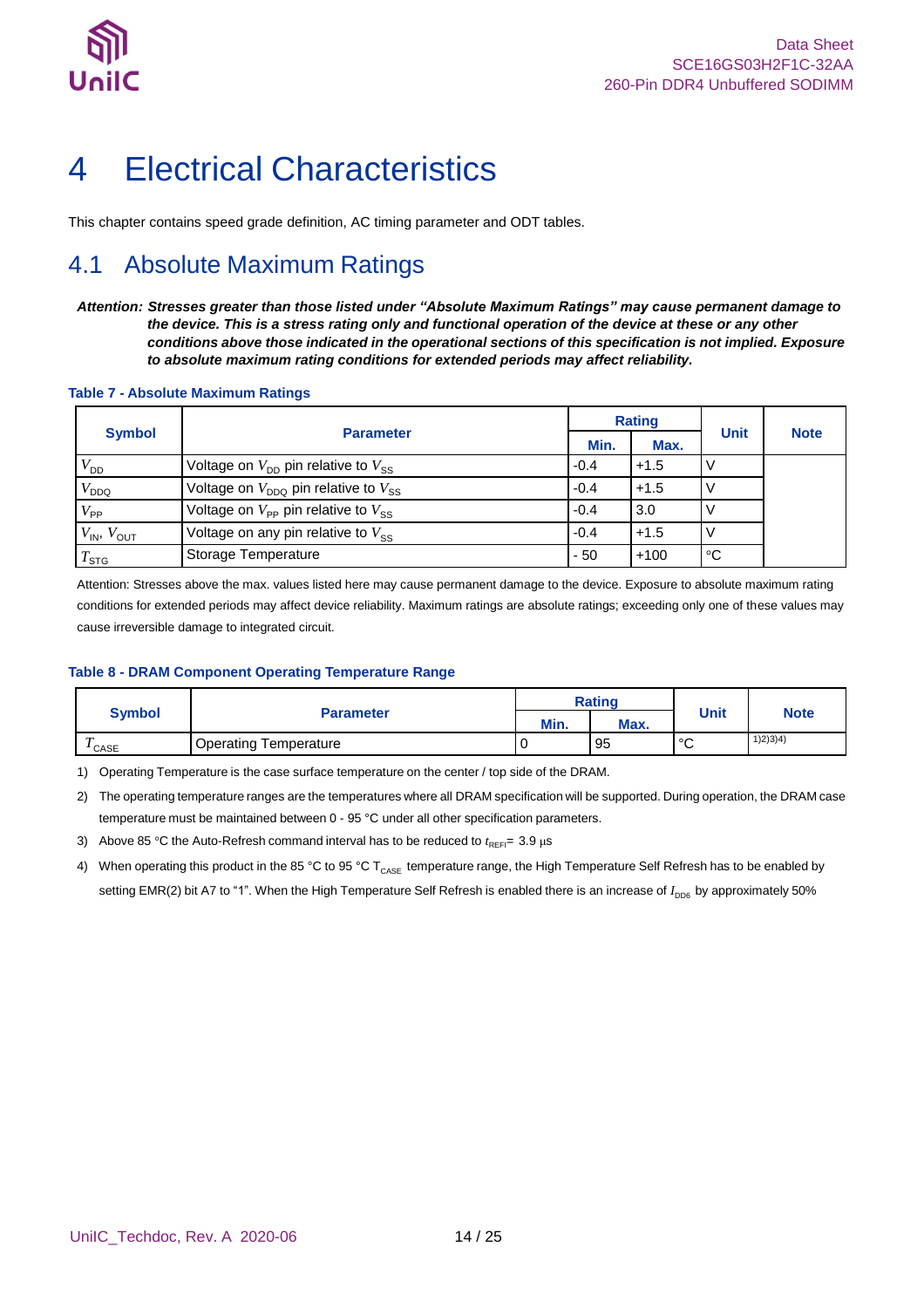

## <span id="page-14-0"></span>4.2 Operating Conditions

### <span id="page-14-1"></span>**Table 9 - Supply Voltage Levels and AC / DC Operating Conditions**

|                              |                                                 | <b>Values</b>               |                      |                            |             |             |
|------------------------------|-------------------------------------------------|-----------------------------|----------------------|----------------------------|-------------|-------------|
| <b>Parameter</b>             | <b>Symbol</b>                                   | Min.                        | Typ.                 | Max.                       | <b>Unit</b> | <b>Note</b> |
| Device Supply Voltage        | $V_{\mathsf{DD}}$                               | 1.14                        | 1.2                  | 1.26                       | V           | 1), 2), 3)  |
| <b>Output Supply Voltage</b> | $V_{DDQ}$                                       | 1.14                        | 1.2                  | 1.26                       | V           | 1), 2), 3)  |
| Peak-to-Peak Voltage         | $V_{\sf PP}$                                    | 2.375                       | 2.5                  | 2.75                       | V           | 3)          |
| Input Reference Voltage      | $V_{\mathsf{REF}}$                              | $0.49 \times V_{\text{DD}}$ | $0.5 \times V_{DDO}$ | $0.51 \times V_{DD}$       | V           |             |
| DC Input Logic High          | $V_{\text{IH.CA(DC65)}}$                        | $V_{\text{REFCA}}$ + 0.065  |                      | $V_{\mathsf{DD}}$          | V           |             |
| DC Input Logic Low           | $V_{\mathsf{IL}.\mathsf{CA} \ \mathsf{(DC65)}}$ | <b>Vss</b>                  |                      | $V_{\text{REFCA}}$ – 0.065 | V           |             |
| AC Input Logic High          | $V_{\text{IH.CA(AC90)}}$                        | $V_{REF}$ + 0.09            |                      |                            | V           |             |
| AC Input Logic Low           | $V_{\text{ILCA (AC90)}}$                        |                             |                      | $V_{\text{REF}}$ –0.09     | v           |             |

#### **Notes:**

1) Under all conditions VDDQ must be less than or equal to VDD.

2) VDDQ tracks with VDD. AC parameters are measured with VDD and VDDQ tied together.

3) DC bandwidth is limited to 20MHz.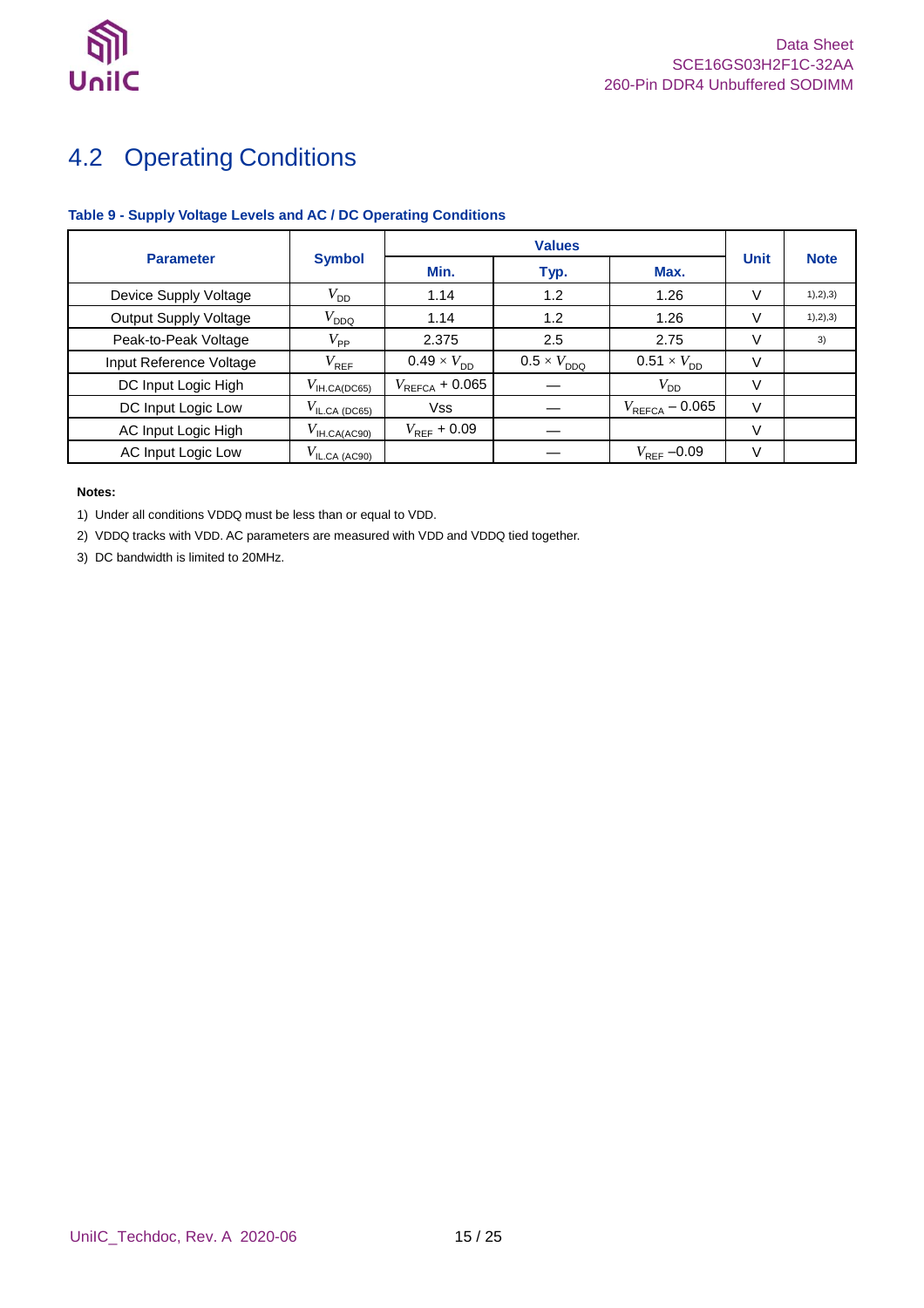

## <span id="page-15-0"></span>4.3 Module and Component Speed Grades

DDR4 components may exceed the listed module speed grades; module may not be available in all listed speed grades

#### <span id="page-15-1"></span>**Table 10 - Module and Component Speed Grades**

| <b>Module Speed Grade</b> | <b>Component Speed Grade</b> |
|---------------------------|------------------------------|
| $-32AA$                   | 3200-22-22-22                |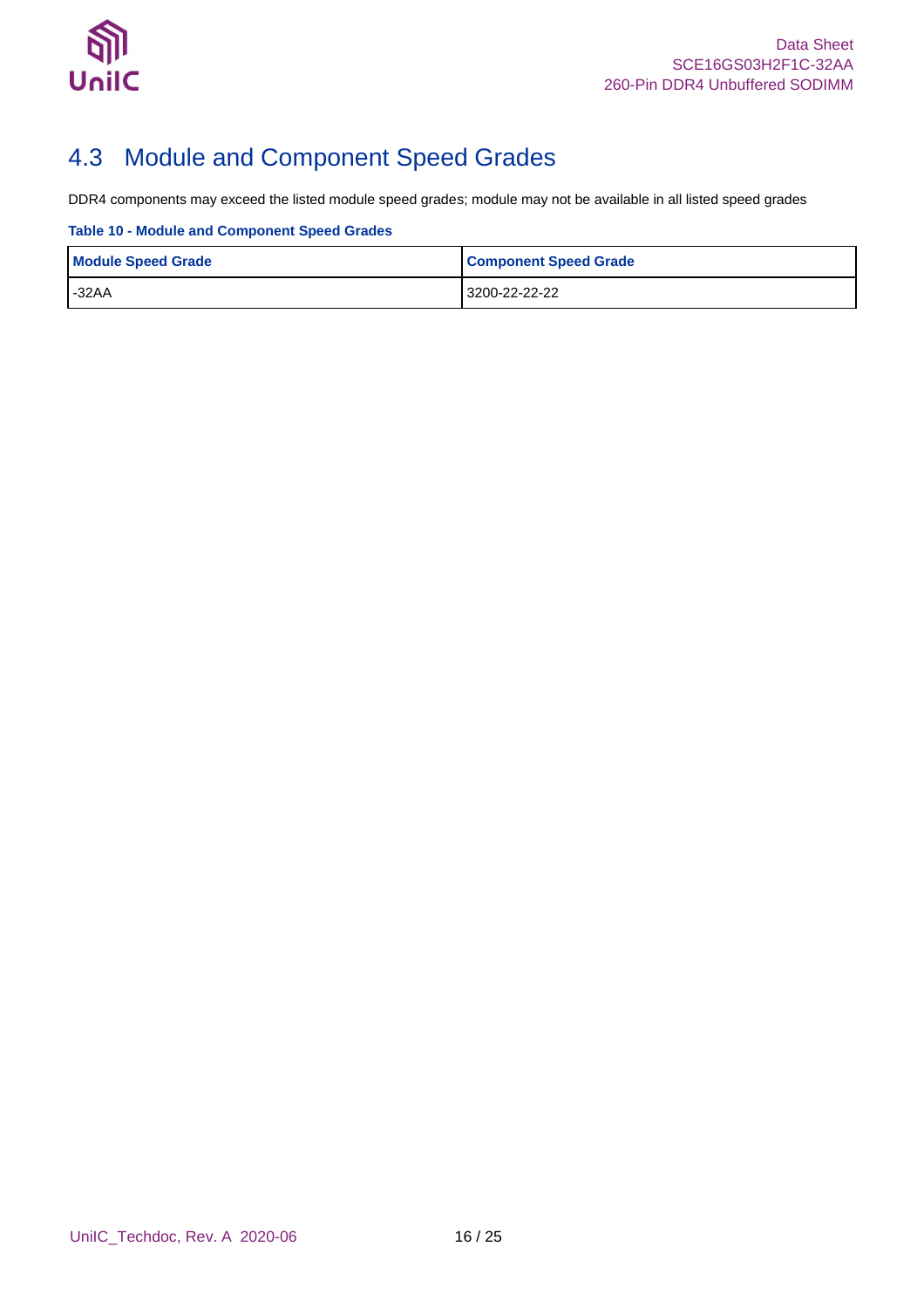

# <span id="page-16-0"></span>4.4 *IDD/I*PP Specifications and Conditions

List of tables defining  $I_{\text{DD}}$  / $I_{\text{PP}}$  Specifications and Conditions.

<span id="page-16-1"></span>**Table 11 - IDD / IPP Measurement Conditions**

| <b>Symbol</b>                        | <b>Description</b>                                                                                                                                                                                                                                                                                                                                                                                                                                                                                                              |
|--------------------------------------|---------------------------------------------------------------------------------------------------------------------------------------------------------------------------------------------------------------------------------------------------------------------------------------------------------------------------------------------------------------------------------------------------------------------------------------------------------------------------------------------------------------------------------|
|                                      | Operating One Bank Active-Precharge Current (AL=0)                                                                                                                                                                                                                                                                                                                                                                                                                                                                              |
| IDD <sub>0</sub><br>IPP <sub>0</sub> | CKE: High; External clock: On; tCK, nRC, nRAS, CL: Refer to Component Datasheet for detail pattern; BL: 8 <sup>1</sup> ;<br>AL: 0; CS_n: High between ACT and PRE; Command, Address, Bank Group Address, Bank Address Inputs:<br>partially toggling; Data IO: VDDQ; DM_n: stable at 1; Bank Activity: Cycling with one bank active at a time:<br>$0,0,1,1,2,2,$ ; Output Buffer and RTT: Enabled in Mode Registers <sup>2</sup> ; ODT Signal: stable at 0; Pattern Details:<br>Refer to Component Datasheet for detail pattern  |
|                                      | Operating One Bank Active-Read-Precharge Current (AL=0)                                                                                                                                                                                                                                                                                                                                                                                                                                                                         |
| IDD1<br>IPP1                         | CKE: High; External clock: On; tCK, nRC, nRAS, nRCD, CL: Refer to Component Datasheet for detail pattern;<br>BL: 8 <sup>1</sup> ; AL: 0; CS_n: High between ACT, RD and PRE; Command, Address, Bank Group Address, Bank Address<br>Inputs, Data IO: partially toggling; DM_n: stable at 1; Bank Activity: Cycling with one bank active at a time:<br>0,0,1,1,2,2,; Output Buffer and RTT: Enabled in Mode Registers <sup>2</sup> ; ODT Signal: stable at 0; Pattern Details:<br>Refer to Component Datasheet for detail pattern |
|                                      | Precharge Standby Current (AL=0)                                                                                                                                                                                                                                                                                                                                                                                                                                                                                                |
| IDD <sub>2N</sub><br>IPP2N           | CKE: High; External clock: On; tCK, CL: Refer to Component Datasheet for detail pattern; BL: 8 <sup>1</sup> ; AL: 0; CS_n:<br>stable at 1; Command, Address, Bank Group Address, Bank Address Inputs: partially toggling ; Data IO: VDDQ;<br>DM_n: stable at 1; Bank Activity: all banks closed; Output Buffer and RTT: Enabled in Mode Registers <sup>2</sup> ; ODT<br>Signal: stable at 0; Pattern Details: Refer to Component Datasheet for detail pattern                                                                   |
|                                      | Precharge Standby ODT Current                                                                                                                                                                                                                                                                                                                                                                                                                                                                                                   |
| IDD2NT                               | CKE: High; External clock: On; tCK, CL: Refer to Component Datasheet for detail pattern; BL: 8 <sup>1</sup> ; AL: 0; CS_n:<br>stable at 1; Command, Address, Bank Group Address, Bank Address Inputs: partially toggling ; Data IO: VSSQ;<br>DM_n: stable at 1; Bank Activity: all banks closed; Output Buffer and RTT: Enabled in Mode Registers <sup>2</sup> ; ODT<br>Signal: toggling according ; Pattern Details: Refer to Component Datasheet for detail pattern                                                           |
| IDD <sub>2</sub> P<br>IPP2P          | Precharge Power-Down Current CKE: Low; External clock: On; tCK, CL: Refer to Component Datasheet for<br>detail pattern; BL: 8 <sup>1</sup> ; AL: 0; CS_n: stable at 1; Command, Address, Bank Group Address, Bank Address Inputs:<br>stable at 0; Data IO: VDDQ; DM_n: stable at 1; Bank Activity: all banks closed; Output Buffer and RTT: Enabled<br>in Mode Registers <sup>2</sup> ; ODT Signal: stable at 0                                                                                                                 |
|                                      | Precharge Quiet Standby Current                                                                                                                                                                                                                                                                                                                                                                                                                                                                                                 |
| IDD <sub>2Q</sub>                    | CKE: High; External clock: On; tCK, CL: Refer to Component Datasheet for detail pattern; BL: 8 <sup>1</sup> ; AL: 0; CS_n:<br>stable at 1; Command, Address, Bank Group Address, Bank Address Inputs: stable at 0; Data IO: VDDQ; DM_n:<br>stable at 1;Bank Activity: all banks closed; Output Buffer and RTT: Enabled in Mode Registers <sup>2</sup> ; ODT Signal:<br>stable at 0                                                                                                                                              |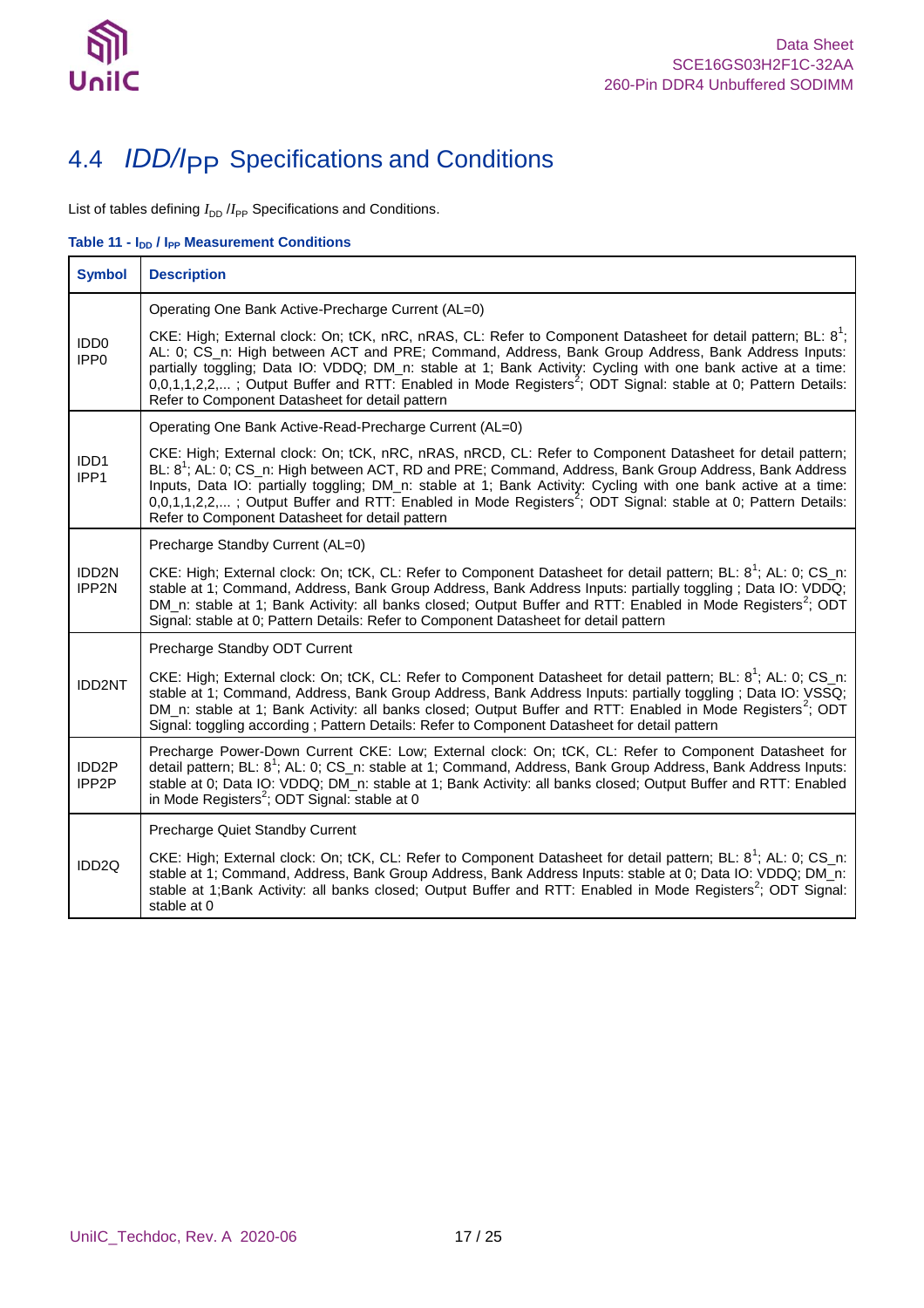

| <b>Symbol</b>               | <b>Description</b>                                                                                                                                                                                                                                                                                                                                                                                                                                                                                                                                                                                          |
|-----------------------------|-------------------------------------------------------------------------------------------------------------------------------------------------------------------------------------------------------------------------------------------------------------------------------------------------------------------------------------------------------------------------------------------------------------------------------------------------------------------------------------------------------------------------------------------------------------------------------------------------------------|
|                             | <b>Active Standby Current</b>                                                                                                                                                                                                                                                                                                                                                                                                                                                                                                                                                                               |
| IDD3N<br>IPP3N              | CKE: High; External clock: On; tCK, CL: Refer to Component Datasheet for detail pattern; BL: 8 <sup>1</sup> ; AL: 0; CS_n:<br>stable at 1; Command, Address, Bank Group Address, Bank Address Inputs: partially toggling Data IO: VDDQ;<br>DM_n: stable at 1;Bank Activity: all banks open; Output Buffer and RTT: Enabled in Mode Registers <sup>2</sup> ; ODT<br>Signal: stable at 0; Pattern Details: Refer to Component Datasheet for detail pattern                                                                                                                                                    |
|                             | <b>Active Power-Down Current</b>                                                                                                                                                                                                                                                                                                                                                                                                                                                                                                                                                                            |
| IDD3P<br>IPP3P              | CKE: Low; External clock: On; tCK, CL: sRefer to Component Datasheet for detail pattern; BL: 8 <sup>1</sup> ; AL: 0; CS_n:<br>stable at 1; Command, Address, Bank Group Address, Bank Address Inputs: stable at 0; Data IO: VDDQ;<br>DM_n: stable at 1; Bank Activity: all banks open; Output Buffer and RTT: Enabled in Mode Registers <sup>2</sup> ; ODT<br>Signal: stable at 0                                                                                                                                                                                                                           |
|                             | <b>Operating Burst Read Current</b>                                                                                                                                                                                                                                                                                                                                                                                                                                                                                                                                                                         |
| IDD4R<br>IPP4R              | CKE: High; External clock: On; tCK, CL: Refer to Component Datasheet for detail pattern; BL: 8 <sup>2</sup> ; AL: 0; CS_n:<br>High between RD; Command, Address, Bank Group Address, Bank Address Inputs: partially toggling ; Data IO:<br>seamless read data burst with different data between one burst and the next one according; DM_n: stable at 1;<br>Bank Activity: all banks open, RD commands cycling through banks: 0,0,1,1,2,2,; Output Buffer and RTT:<br>Enabled in Mode Registers <sup>2</sup> ; ODT Signal: stable at 0; Pattern Details: Refer to Component Datasheet for detail<br>pattern |
|                             | <b>Operating Burst Write Current</b>                                                                                                                                                                                                                                                                                                                                                                                                                                                                                                                                                                        |
| IDD4W<br>IPP4W              | CKE: High; External clock: On; tCK, CL: Refer to Component Datasheet for detail pattern; BL: 8 <sup>1</sup> ; AL: 0; CS_n:<br>High between WR; Command, Address, Bank Group Address, Bank Address Inputs: partially toggling; Data IO:<br>seamless write data burst with different data between one burst and the next one; DM_n: stable at 1; Bank<br>Activity: all banks open, WR commands cycling through banks: 0,0,1,1,2,2,; Output Buffer and RTT: Enabled<br>in Mode Registers <sup>2</sup> ; ODT Signal: stable at HIGH; Pattern Details: Refer to Component Datasheet for detail<br>pattern        |
|                             | Burst Refresh Current (1X REF)                                                                                                                                                                                                                                                                                                                                                                                                                                                                                                                                                                              |
| IDD5B<br>IPP <sub>5</sub> B | CKE: High; External clock: On; tCK, CL, nRFC: Refer to Component Datasheet for detail pattern; BL: 8 <sup>1</sup> ; AL: 0;<br>CS_n: High between REF; Command, Address, Bank Group Address, Bank Address Inputs: partially toggling;<br>Data IO: VDDQ; DM_n: stable at 1; Bank Activity: REF command every nRFC ; Output Buffer and RTT: Enabled<br>in Mode Registers <sup>2</sup> ; ODT Signal: stable at 0; Pattern Details: Refer to Component Datasheet for detail pattern                                                                                                                              |
| IDD5F2<br>IPP5F2            | Burst Refresh Current (2X REF)<br>tRFC=tRFC_x2,                                                                                                                                                                                                                                                                                                                                                                                                                                                                                                                                                             |
| IDD5F4<br>IPP5F4            | Burst Refresh Current (4X REF)<br>tRFC=tRFC_x4,                                                                                                                                                                                                                                                                                                                                                                                                                                                                                                                                                             |
|                             | Self Refresh Current: Normal Temperature Range                                                                                                                                                                                                                                                                                                                                                                                                                                                                                                                                                              |
| IDD6N<br>IPP6N              | Tcase: 0 - 85°C; Low Power Array Self Refresh (LP ASR) : Normal4; CKE: Low; External clock: Off; CK_t and<br>CK_c#: LOW; CL: Refer to Component Datasheet for detail pattern; BL: 8 <sup>1</sup> ; AL: 0; CS_n#, Command, Address,<br>Bank Group Address, Bank Address, Data IO:<br>High; DM n: stable at 1; Bank Activity: Self-Refresh operation; Output Buffer and RTT: Enabled in Mode<br>Registers2; ODT Signal: MIDLEVEL                                                                                                                                                                              |
|                             | Self-Refresh Current: Extended Temperature Range)                                                                                                                                                                                                                                                                                                                                                                                                                                                                                                                                                           |
| IDD6E<br>IPP6E              | TCase: 0 - 95°C; Low Power Array Self Refresh (LP ASR) : Extended4; CKE: Low; External clock: Off; CK_t and<br>CK_c: LOW; CL: Refer to Component Datasheet for detail pattern; BL: 8 <sup>1</sup> ; AL: 0; CS_n, Command, Address,<br>Bank Group Address, Bank Address, Data IO: High; DM_n:stable at 1; Bank Activity: Extended Temperature<br>Self-Refresh operation; Output Buffer and RTT: Enabled in Mode Registers2; ODT Signal: MID-LEVEL                                                                                                                                                            |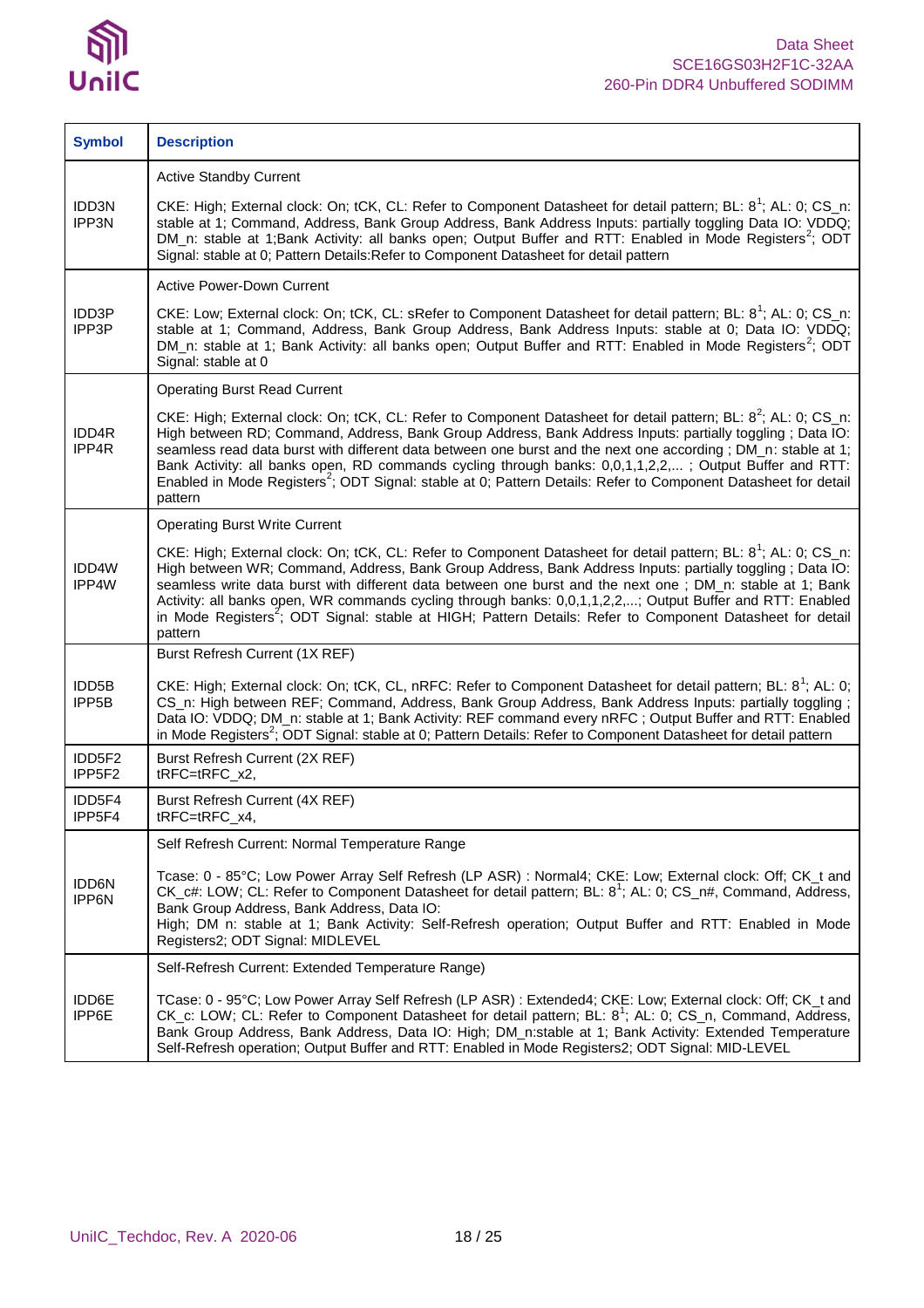

| <b>Symbol</b>            | <b>Description</b>                                                                                                                                                                                                                                                                                                                                                                                                                                                                                                                                                                                                                                |
|--------------------------|---------------------------------------------------------------------------------------------------------------------------------------------------------------------------------------------------------------------------------------------------------------------------------------------------------------------------------------------------------------------------------------------------------------------------------------------------------------------------------------------------------------------------------------------------------------------------------------------------------------------------------------------------|
|                          | Self-Refresh Current: Reduced Temperature Range                                                                                                                                                                                                                                                                                                                                                                                                                                                                                                                                                                                                   |
| IDD6R<br>IPP6R           | TCase: 0 - 45°C; Low Power Array Self Refresh (LP ASR) : Reduced <sup>4</sup> ; CKE: Low; External clock: Off; CK t and<br>CK c#: LOW; CL: Refer to Component Datasheet for detail pattern; BL: 8 <sup>1</sup> ; AL: 0; CS_n#, Command, Address,<br>Bank Group Address, Bank Address, Data IO: High; DM_n:stable at 1; Bank Activity: Extended Temperature<br>Self-Refresh operation; Output Buffer and RTT: Enabled in Mode Registers <sup>2</sup> ; ODT Signal: MID-LEVEL                                                                                                                                                                       |
|                          | Auto Self-Refresh Current                                                                                                                                                                                                                                                                                                                                                                                                                                                                                                                                                                                                                         |
| <b>IDD6A</b><br>IPP6A    | TCase: 0 - 95°C; Low Power Array Self Refresh (LP ASR) : Auto <sup>4</sup> ; CKE: Low; External clock: Off; CK t and<br>CK c#: LOW; CL: Refer to Component Datasheet for detail pattern; BL: 8 <sup>1</sup> ; AL: 0; CS_n#, Command, Address,<br>Bank Group Address, Bank Address, Data IO: High; DM_n:stable at 1; Bank Activity: Auto Self-Refresh<br>operation; Output Buffer and RTT: Enabled in Mode Registers <sup>2</sup> ; ODT Signal: MID-LEVEL                                                                                                                                                                                          |
|                          | Operating Bank Interleave Read Current                                                                                                                                                                                                                                                                                                                                                                                                                                                                                                                                                                                                            |
| IDD <sub>7</sub><br>IPP7 | CKE: High; External clock: On; tCK, nRC, nRAS, nRCD, nRRD, nFAW, CL: Refer to Component Datasheet for<br>detail pattern; BL: 8 <sup>1</sup> ; AL: CL-1; CS_n: High between ACT and RDA; Command, Address, Bank Group Address,<br>Bank Address Inputs: partially toggling; Data IO: read data bursts with different data between one burst and the<br>next one; DM n: stable at 1; Bank Activity: two times interleaved cycling through banks (0, 1, 7) with different<br>addressing; Output Buffer and RTT: Enabled in Mode Registers <sup>2</sup> ; ODT Signal: stable at 0; Pattern Details: Refer<br>to Component Datasheet for detail pattern |
| IDD <sub>8</sub><br>IPP8 | Maximum Power Down Current TBD                                                                                                                                                                                                                                                                                                                                                                                                                                                                                                                                                                                                                    |

#### **Notes :**

1. Burst Length: BL8 fixed by MRS: set MR0 [A1:0=00].

2. Output Buffer Enable - set MR1 [A12 = 0] : Qoff = Output buffer enabled - set MR1 [A2:1 = 00] : Output Driver Impedance Control = RZQ/7 RTT\_Nom enable - set MR1 [A10:8 = 011] : RTT\_NOM = RZQ/6 RTT\_WR enable - set MR2 [A10:9 = 01] : RTT\_WR = RZQ/2 RTT\_PARK disable - set MR5 [A8:6 = 000]

3. CAL enabled : set MR4 [A8:6 = 001] : 1600MT/s 010] : 1866MT/s, 2133MT/s 011] : 2400MT/s Gear Down mode enabled :set MR3 [A3 = 1] : 1/4 Rate DLL disabled : set MR1 [A0 = 0] CA parity enabled :set MR5 [A2:0 = 001] : 1600MT/s,1866MT/s, 2133MT/s 010] : 2400MT/s Read DBI enabled : set MR5 [A12 = 1] Write DBI enabled : set :MR5 [A11 = 1]

4. Low Power Array Self Refresh (LP ASR) : set MR2 [A7:6 = 00] : Normal 01] : Reduced Temperature range 10] : Extended Temperature range 11] : Auto Self Refresh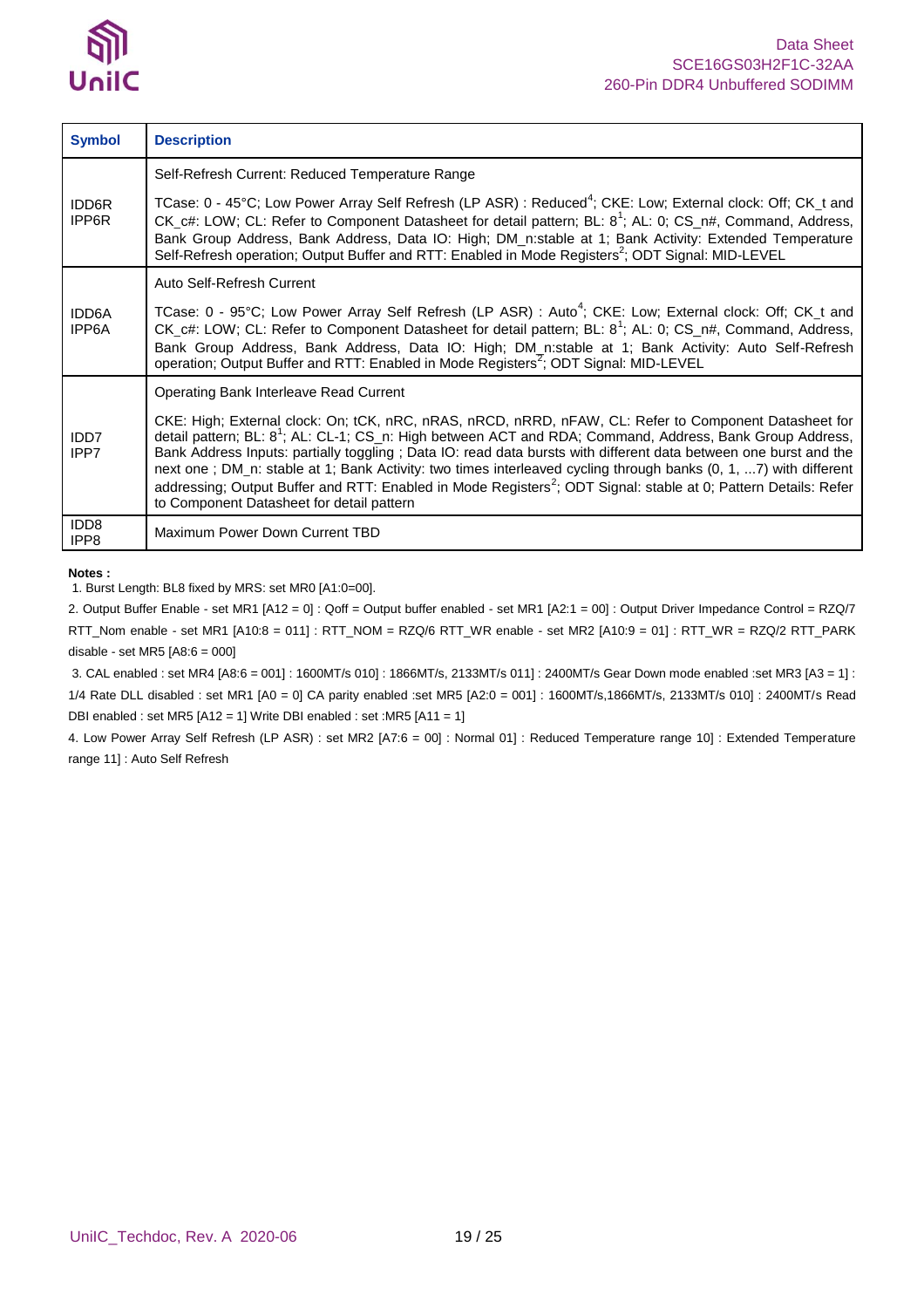

### <span id="page-19-0"></span>**Table 12 - IDD Specification for SCE16GS03H2F1C-32AA**

| <b>Product Type</b> | SCE16GS03H2F1C-32AA |             |             |
|---------------------|---------------------|-------------|-------------|
|                     | <b>16GB</b>         |             |             |
|                     | 1 Rank $(\times 8)$ |             |             |
| <b>Organization</b> | $\times 64$         | <b>Unit</b> | <b>Note</b> |
|                     | $-32AA$             |             |             |
| <b>Symbol</b>       | <b>Current</b>      |             |             |
| IDD <sub>0</sub>    | 440                 | mA          | 2)          |
| IDD1                | 512                 | mA          | 2)          |
| IDD2N               | 360                 | mA          | 3)          |
| IDD2NT              | 432                 | mA          | 2)          |
| IDD <sub>2</sub> P  | 256                 | mA          | 3)          |
| IDD <sub>2Q</sub>   | 328                 | mA          | 3)          |
| IDD3N               | 576                 | mA          | 3)          |
| IDD3P               | 480                 | mA          | 3)          |
| IDD4R               | 1352                | mA          | 2)          |
| IDD4W               | 1144                | mA          | 2)          |
| IDD5B               | 3328                | mA          | 2)          |
| IDD5F2              | 2360                | mA          | 2)          |
| IDD5F4              | 2016                | mA          | 2)          |
| IDD6N               | 312                 | mA          | 3)          |
| IDD6E               | 448                 | mA          | 3)          |
| IDD6R               | 192                 | mA          | 3)          |
| IDD6A               | 448                 | mA          | 3)          |
| IDD7                | 1256                | mA          | 2)          |
| IDD8                | 160                 | mA          | 3)          |

Notes:

1) Calculated values from Device data.

2) One module rank in the active IDD/IPP, the other rank in IDD2P/PP3N.

3) All ranks in this IDD/IPP condition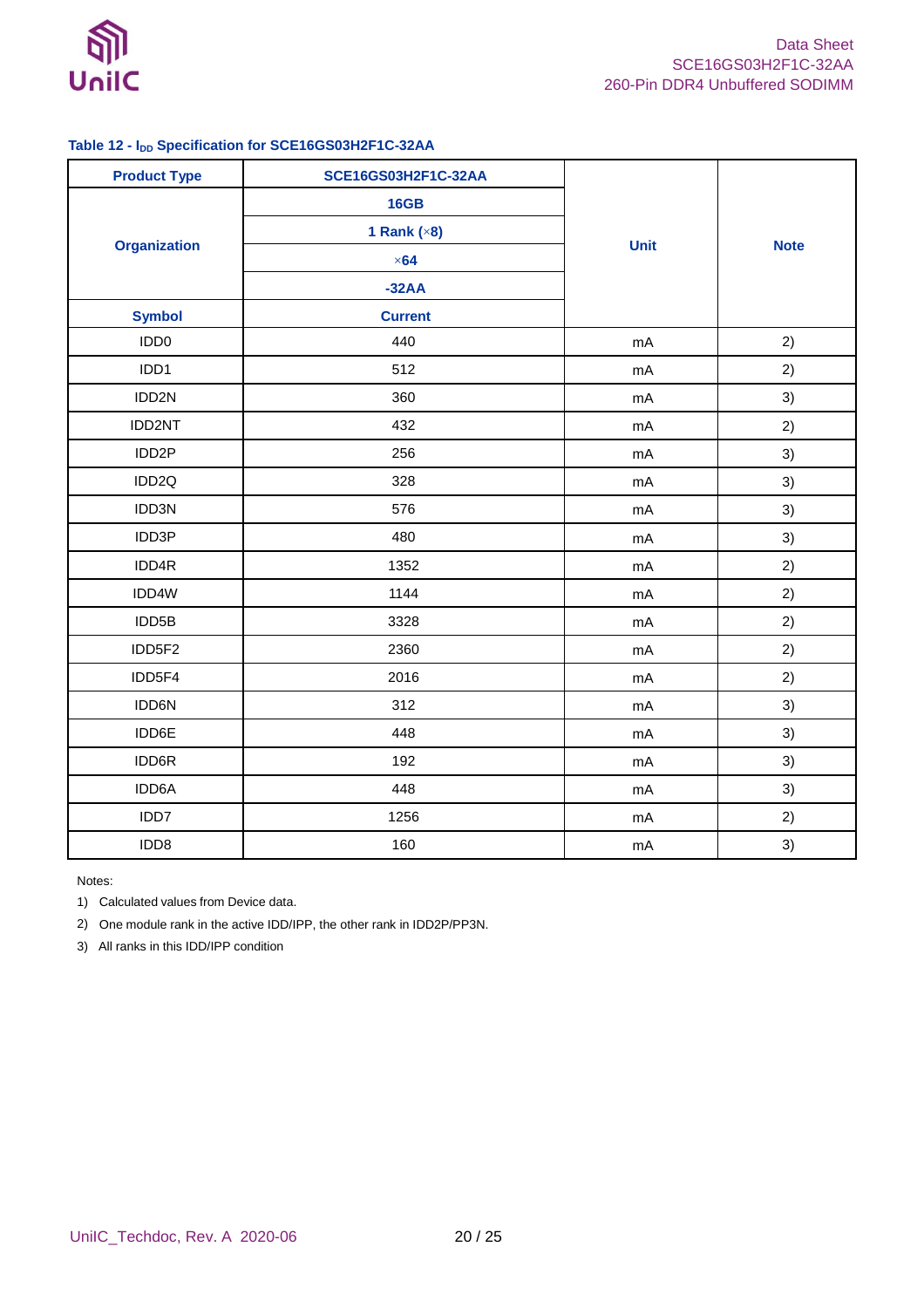

### <span id="page-20-0"></span>**Table 13 - IPP Specification for SCE16GS03H2F1C-32AA**

| <b>Product Type</b> | SCE16GS03H2F1C-32AA |             |             |  |
|---------------------|---------------------|-------------|-------------|--|
|                     | <b>16GB</b>         |             | <b>Note</b> |  |
|                     | 1 Rank $(\times 8)$ |             |             |  |
| <b>Organization</b> | $\times 64$         | <b>Unit</b> |             |  |
|                     | $-32AA$             |             |             |  |
| <b>Symbol</b>       | <b>Current</b>      |             |             |  |
| IPP <sub>0</sub>    | 24                  | mA          | 2)          |  |
| IPP1                | 24                  | mA          | 2)          |  |
| IPP2N               | 16                  | mA          | 3)          |  |
| IPP2P               | $16\,$              | mA          | 3)          |  |
| IPP3N               | 24                  | mA          | 3)          |  |
| IPP3P               | 24                  | mA          | 3)          |  |
| IPP4R               | 24                  | mA          | 2)          |  |
| IPP4W               | 24                  | mA          | 2)          |  |
| IPP5B               | 552                 | mA          | 2)          |  |
| IPP6N               | 368                 | mA          | 3)          |  |
| IPP6E               | 304                 | mA          | 3)          |  |
| IPP6R               | 40                  | mA          | 3)          |  |
| IPP6A               | 64                  | mA          | 3)          |  |
| IPP7                | 24                  | mA          | 2)          |  |
| IPP8                | 56                  | mA          | 3)          |  |

Notes:

1) Calculated values from Device data.

2) One module rank in the active IDD/IPP, the other rank in IDD2P/PP3N.

3) All ranks in this IDD/IPP condition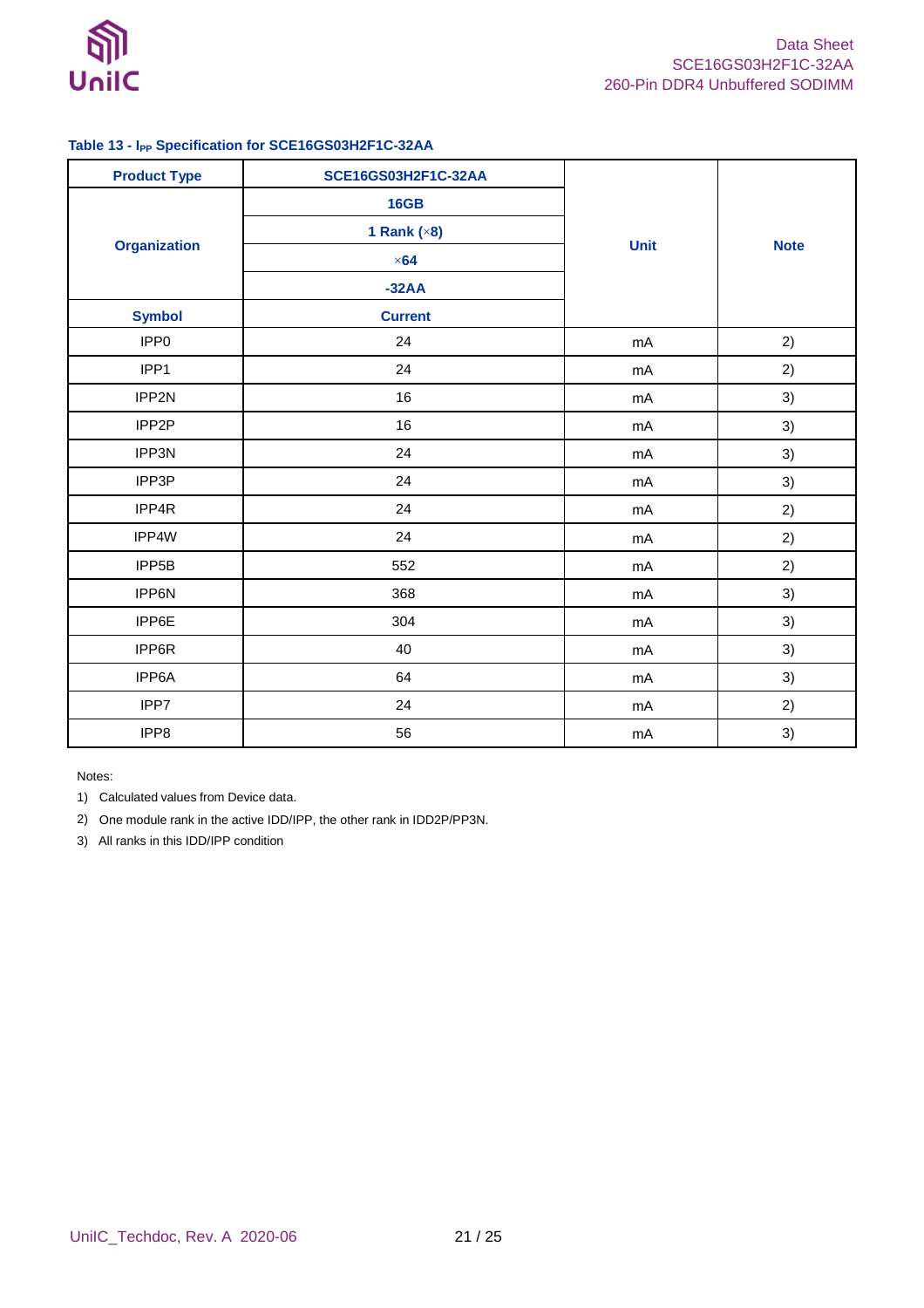



# <span id="page-21-0"></span>5 Package Dimensions



### <span id="page-21-1"></span>**Figure 2 - Package Dimensions\_SCE16GS03H2F1C-32AA**

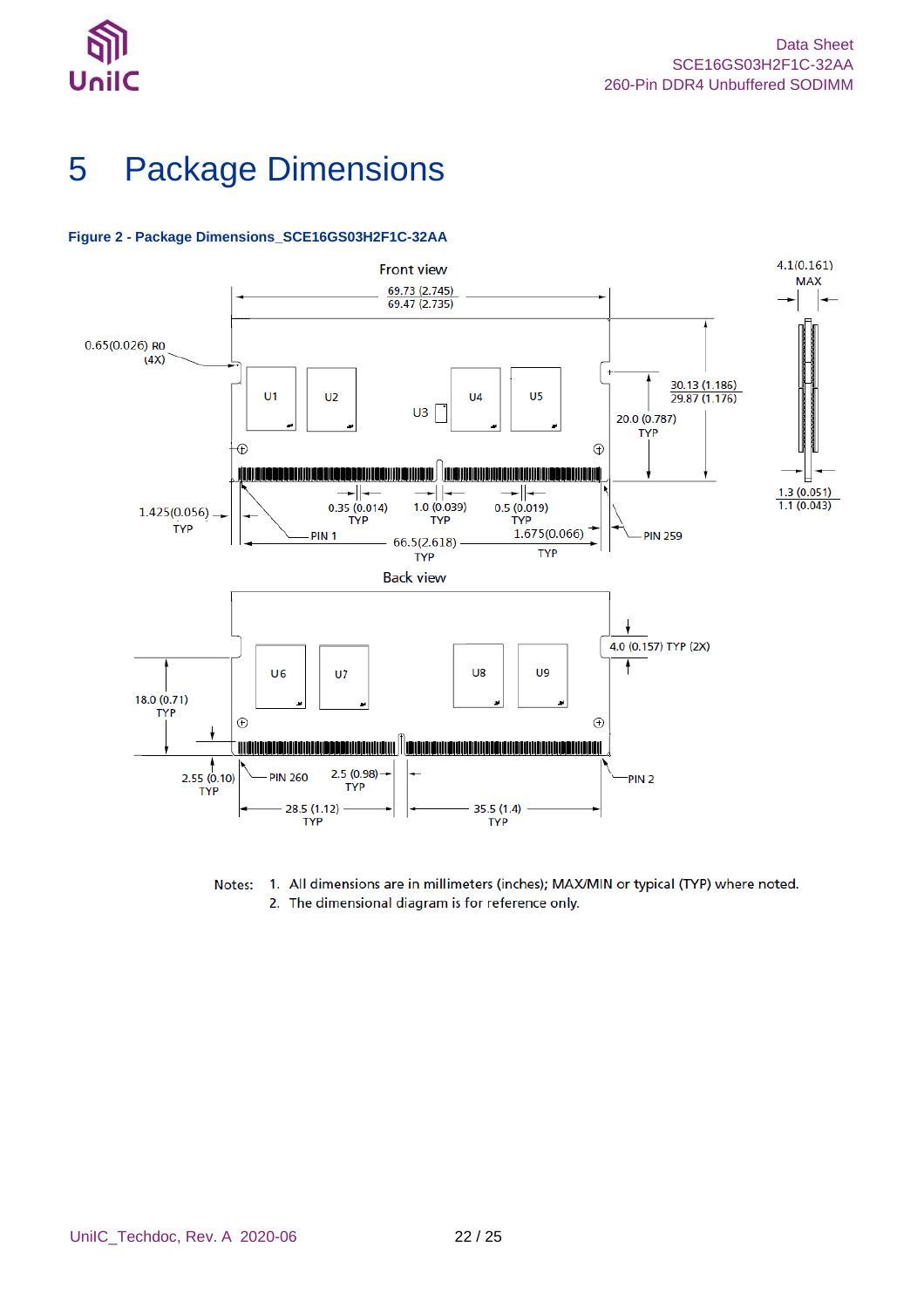

# <span id="page-22-0"></span>List of Figures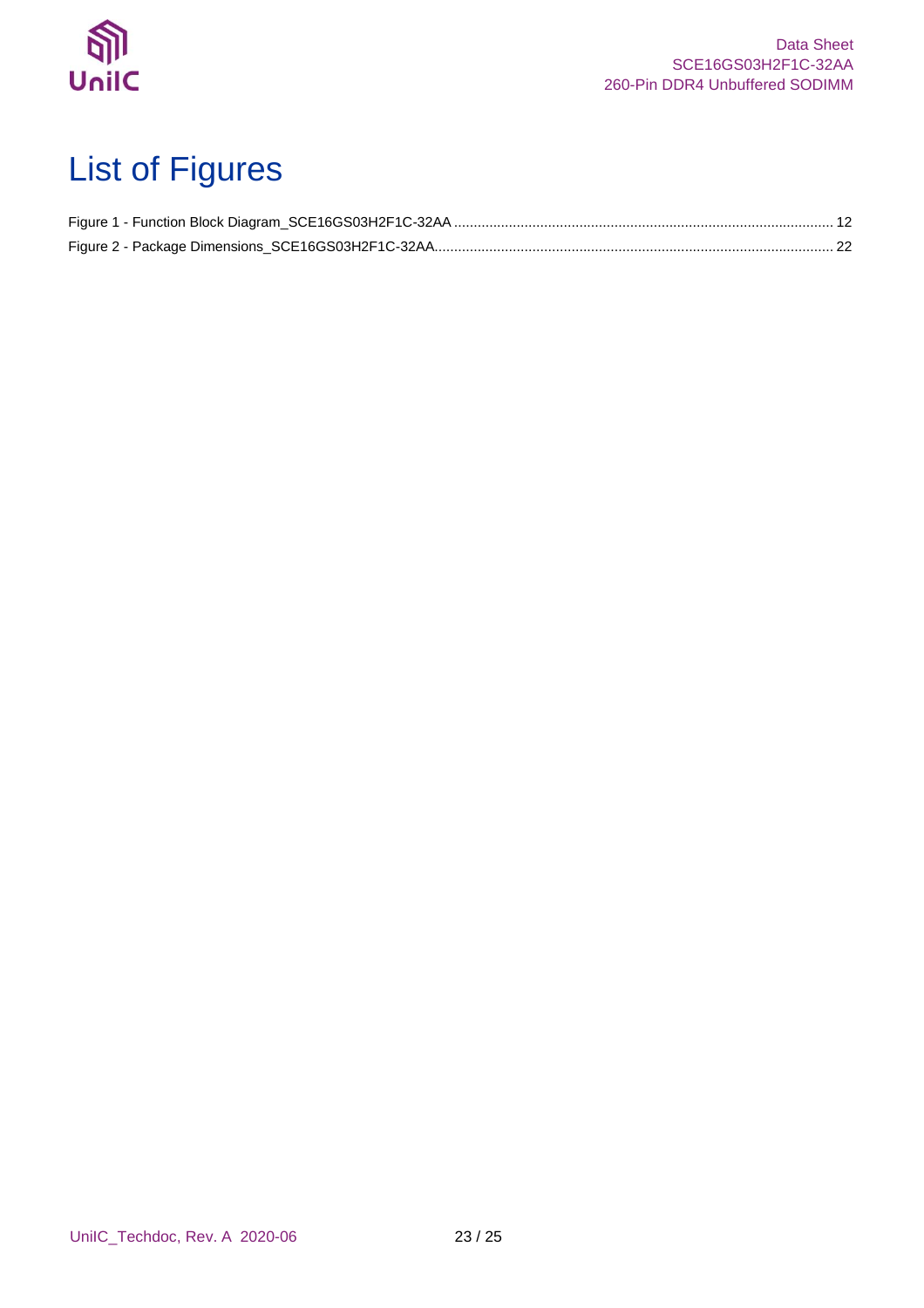

# <span id="page-23-0"></span>**List of Tables**